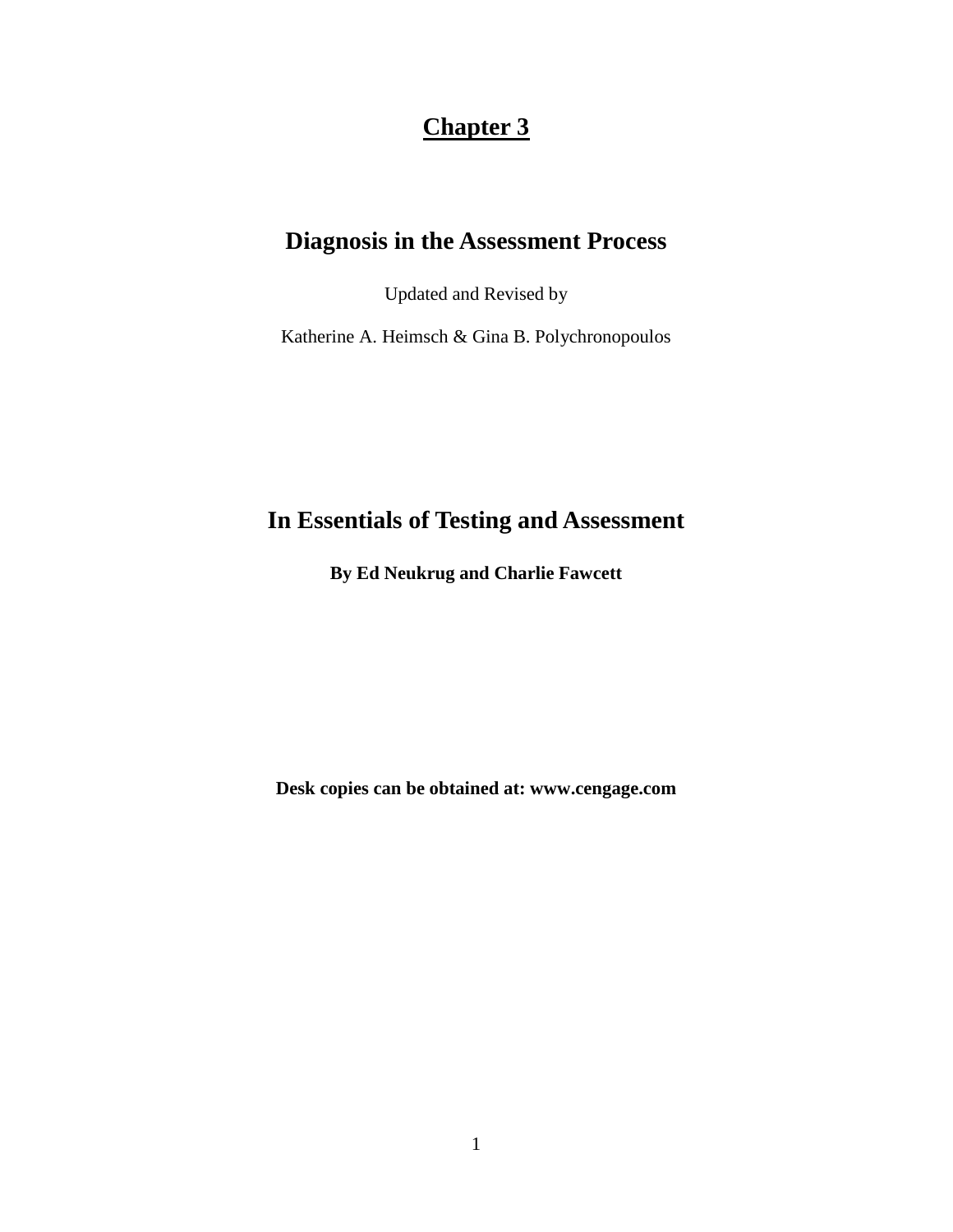## **Diagnosis in the Assessment Process**

## **Chapter 3**

*It was 1975, and part of my job as an outpatient therapist at a mental health center entailed answering the crisis counseling phones every ninth night. I would sleep at the center and answer a very loud phone that would ring periodically throughout the night, usually with a person in crisis on the other end. Every once in a while, a former client of the center would call in and start to read aloud from his case notes, which he had stolen from the center. Parts of these notes were a description of his diagnosis from what was then the second edition of the Diagnostic and Statistical Manual (DSM-II). In a sometimes angry, sometimes funny tone, he would read these clinical terms that were supposed to be describing him. I could understand his frustration when reading these notes over the phone, as in some ways, the diagnosis seemed removed from the person—a label. "Was this really describing the person, and how was it helpful to him?" I would often wonder.*

#### **—Ed Neukrug**

An important aspect of the clinical assessment and appraisal process is skillful diagnosis. Today, the use of diagnosis permeates the mental health professions, and although there continues to be some question as to its helpfulness, it is clear that making diagnoses and using them in treatment planning has become an integral part of what all mental health professionals do. Thus, in this chapter we examine the use of diagnosis.

We begin this chapter by discussing the importance of diagnosis in the assessment process and then provide a brief overview of the history of the *Diagnostic and Statistical Manual of Mental Disorders* (DSM) and its evolution over the past several decades. We then introduce the *Diagnostic and Statistical Manual of Mental Disorders*, Fifth Edition (DSM-5) and note some of the differences from previous versions, such as the use of a single axis and factors that now come into play when making and reporting diagnosis. Next, we highlight the DSM-5 diagnostic categories and follow up with other important considerations when making a diagnosis, such as medical concerns, psychosocial and environmental concerns, and cross-cultural issues. There are several case studies and exercises that will help to hone some of your diagnostic skills. At the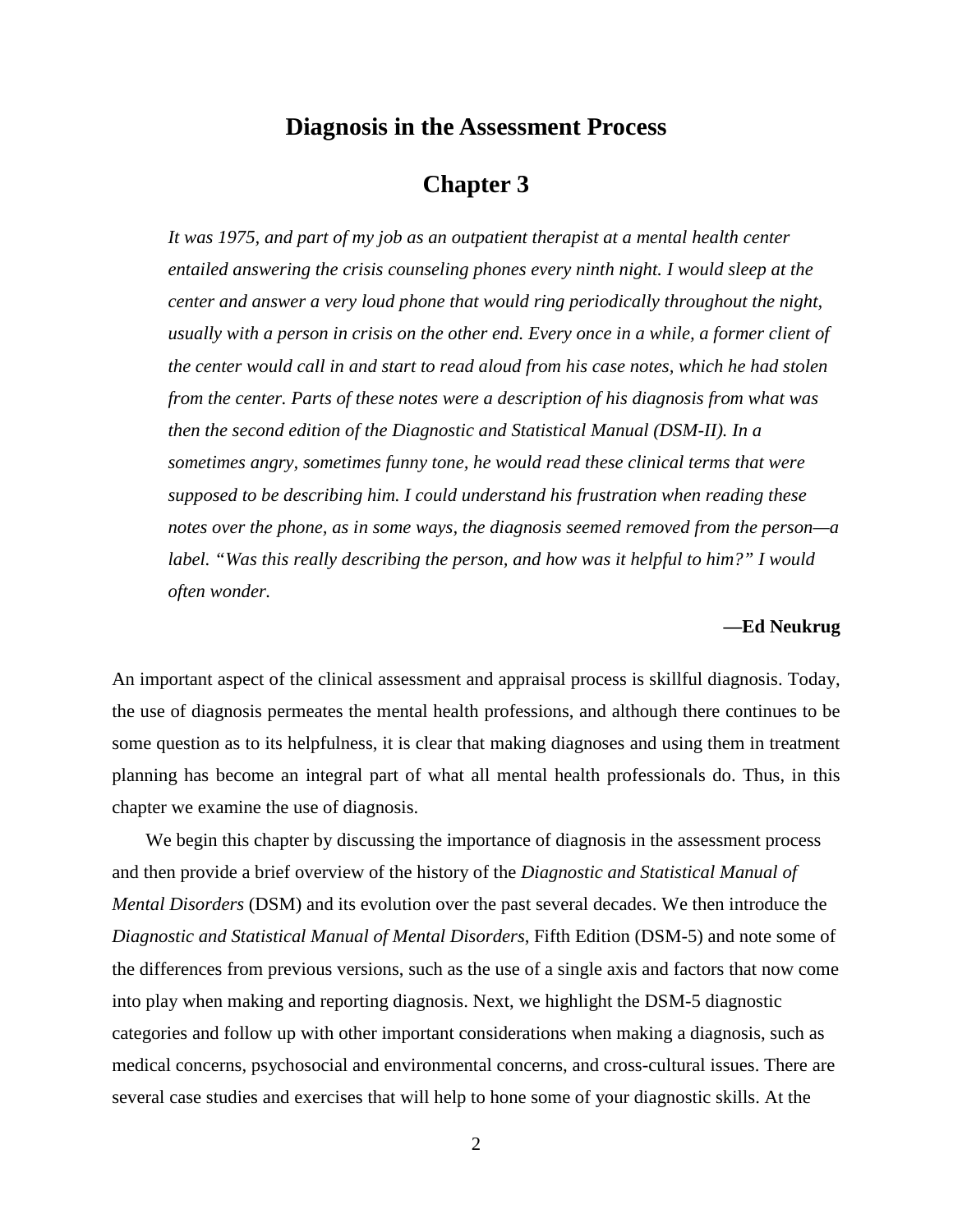end of the chapter, we relate the importance of formulating a diagnosis within the overall assessment process.

### **THE IMPORTANCE OF DIAGNOSIS**

- John is in fifth grade and has been assessed as having a conduct disorder and attentiondeficit/hyperactivity disorder (ADHD). John's mother has panic disorder and is taking antianxiety medication. His father has bipolar and is taking lithium. Jill is John's school counselor. John's individualized education plan (IEP) states that he will work with Jill individually and in small groups to address behavior, attention, and social skills deficits. Jill must also periodically consult with John's mother, father, and teachers.
- Tamara has just started college. After breaking up with her boyfriend, she became severely depressed and unable to concentrate on her schoolwork; her grades have dropped from As to Cs. She comes to the college counseling center and sobs during most of her first session with her counselor. She admits having always struggled with depression but states that "This is worse than ever; I need to get better if I am going to stay in school. Can you give me any medication to help me so I won't have to drop out?"
- Benjamin goes daily to the day treatment center at the local mental health center. He seems fairly coherent and generally in good spirits. He has been hospitalized for schizophrenia on numerous occasions and now takes risperdone to relieve his symptoms. He admits to Jordana, one of his counselors, that when he doesn't take his medication because he believes that computers have consciousness and are conspiring through the World Wide Web to take over the world. His insurance company pays for his treatment. He will not receive treatment unless Jordana specifies a diagnosis on the insurance form.

As you can see from these examples, diagnosis is an essential tool for professionals in a wide range of settings. In fact, current research suggest that up to 20 percent of all children and adults struggle with a diagnosable mental disorders each year (Centers for Disease Control and Prevention [CDC], 2013; Substance Abuse and Mental Health Services Administration, 2012), and approximately 50 percent of adults in the United States will experience mental illness in their lifetime (CDC, 2011). Therefore, all persons serving in helping roles will encounter persons dealing with a mental disorder and will need to be familiar with a common diagnostic language to best serve these individual and to effectively communicate with other professionals. The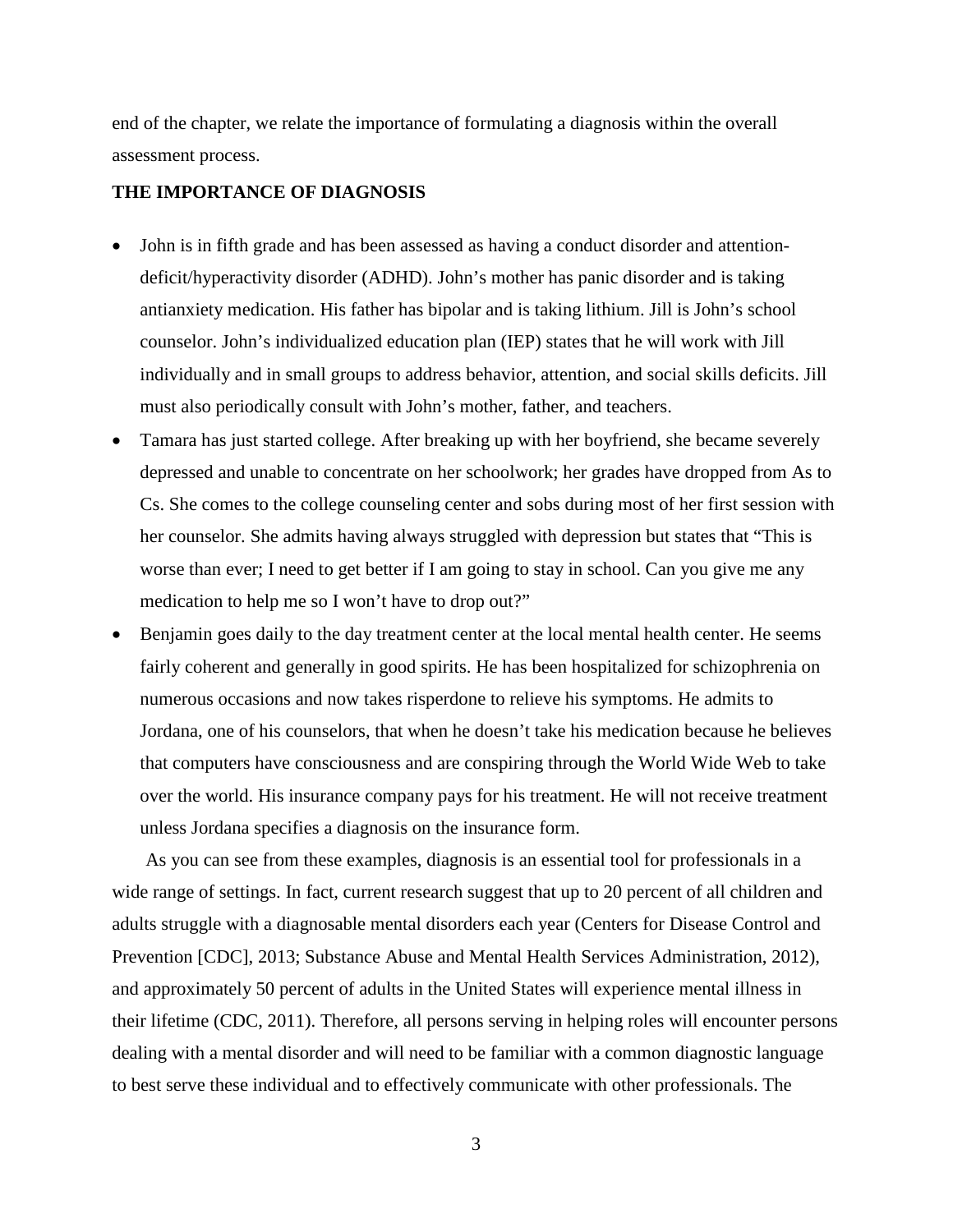importance of an accurate diagnosis is relatively new and is the result of a number of changes that have occurred over the past years. Some of these include the following:

- 1. Interventions and accommodations for children with emotional, behavioral, and learning disorders are now required by federal and state laws (e.g., PL94-142, Individuals with Disabilities Education Act [IDEA]) and a diagnosis is generally necessary if professionals are to identify students with such disorders. Today, teachers, school counselors, school psychologists, child study team members, and other school professionals are often the first to recognize and diagnose young people with these disorders.
- 2. Today, a diagnosis is viewed as one aspect of holistically understanding the client. Along with testing, interviews, and other measures, it can be used to help conceptualize client problems and assist in the accurate development of treatment plans.
- 3. Due to laws like the Americans with Disabilities Act (e.g., United States Department of Justice, n.d.), employers are now required to make reasonable accommodations for individuals with disabilities, including those with mental disorders. Mental health professionals must know about diagnosis if they are to help individuals maintain themselves at work and assist employers in understanding the conditions of individuals with mental disorders.
- 4. In the past 50 years, a mental disorder diagnosis has generally become mandatory if medical insurance is to reimburse for treatment. Accurate diagnosing is important because the insurance carrier often allows only a certain number of treatments per a particular diagnosis.
- 5. The diagnostic nomenclature of the DSM has increasingly become an essential and effective way of communicating with community partners who may be part of the client's same treatment team (e.g., other mental health professionals, doctors, representatives of the legal system).
- 6. It has become increasingly evident that accurately and appropriately communicating a mental health diagnosis to a client can help the individual understand his or her prognosis and aid in forming reasonable expectations for treatment.

These items show why it is important for a wide range of professionals to understand diagnosis. Although the DSM-IV-TR (4th ed. with text revisions; American Psychiatric Association [APA],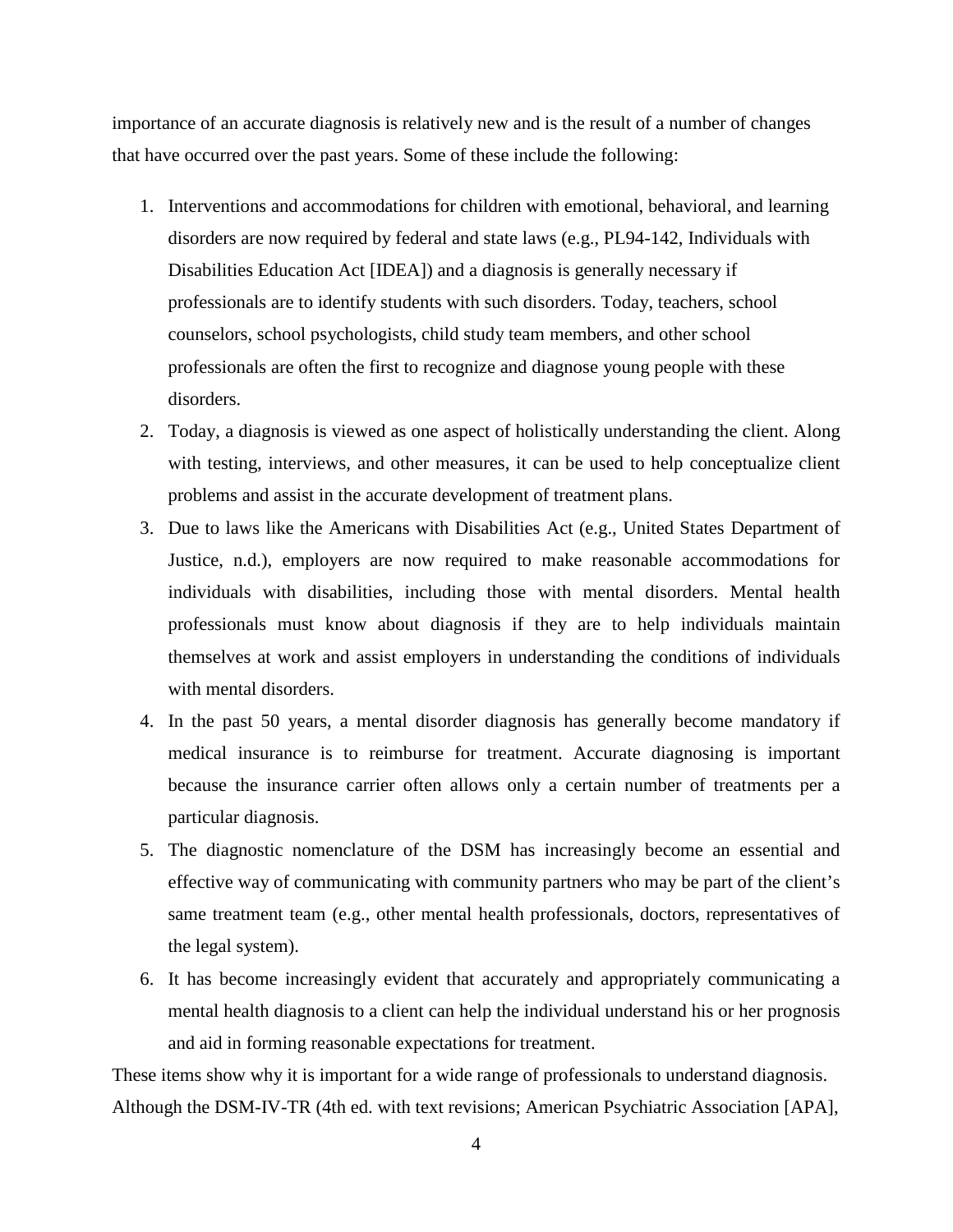2000) had been the most well-known diagnostic classification system, with the recent release of DSM-5 (APA, 2013), a revised nomenclature was developed. But what is the DSM and how does it work?

#### **THE DIAGNOSTIC AND STATISTICAL MANUAL (DSM): A BRIEF HISTORY**

Derived from the Greek words *dia* (apart) and *gnosis* (to perceive or to know), the term *diagnosis* refers to making an assessment of an individual from an outside, or objective, viewpoint (Segal & Coolidge, 2001). One of the first attempts to classify mental illness occurred during the mid-1800s when the United States Census Bureau started counting the incidence of "idiocy" and "insanity" (Smith, 2012). However, it was not until 1943 that a formal classification system called the Medical 203 was developed by the U.S. War Department (Houts, 2000). Revised over the next few years, in 1952 this publication became the basis for APA's first DSM (DSM-I), which included 106 diagnoses in 3 broad categories (APA, 1952; Houts, 2000). In 1968 DSM-II was released (APA, 1968), which created 11 diagnostic categories with 185 discrete diagnoses and included a large increase in childhood diagnoses. In an effort to improve the science behind diagnosis as well as increase the compatibility with the American Medical Association's International Classification of Disease (ICD) manual, the third edition of the DSM was released in 1980 (APA, 1980), which included 265 diagnoses and a multiaxial approach to diagnosis. In 1994 DSM-IV was released, and in 2000 an additional text revision of DSM-IV became available (DSM-IV-TR) and contained 365 diagnoses (APA, 1994, 2000). Although there were many critics of the DSM-IV-TR (Beutler & Malik, 2002; Thyer, 2006; Zalaquett, Fuerth, Stein, Ivey, & Ivey, 2008), it became the most widely utilized diagnostic classification system for mental health disorders (Seligman, 1999, 2004). A DSM-IV diagnosis consisted of five axes that included clinical disorders, personality disorders and mental retardation, medical conditions, psychosocial and environmental factors, and a global assessment of functioning (GAF) scale (see Table 3.1).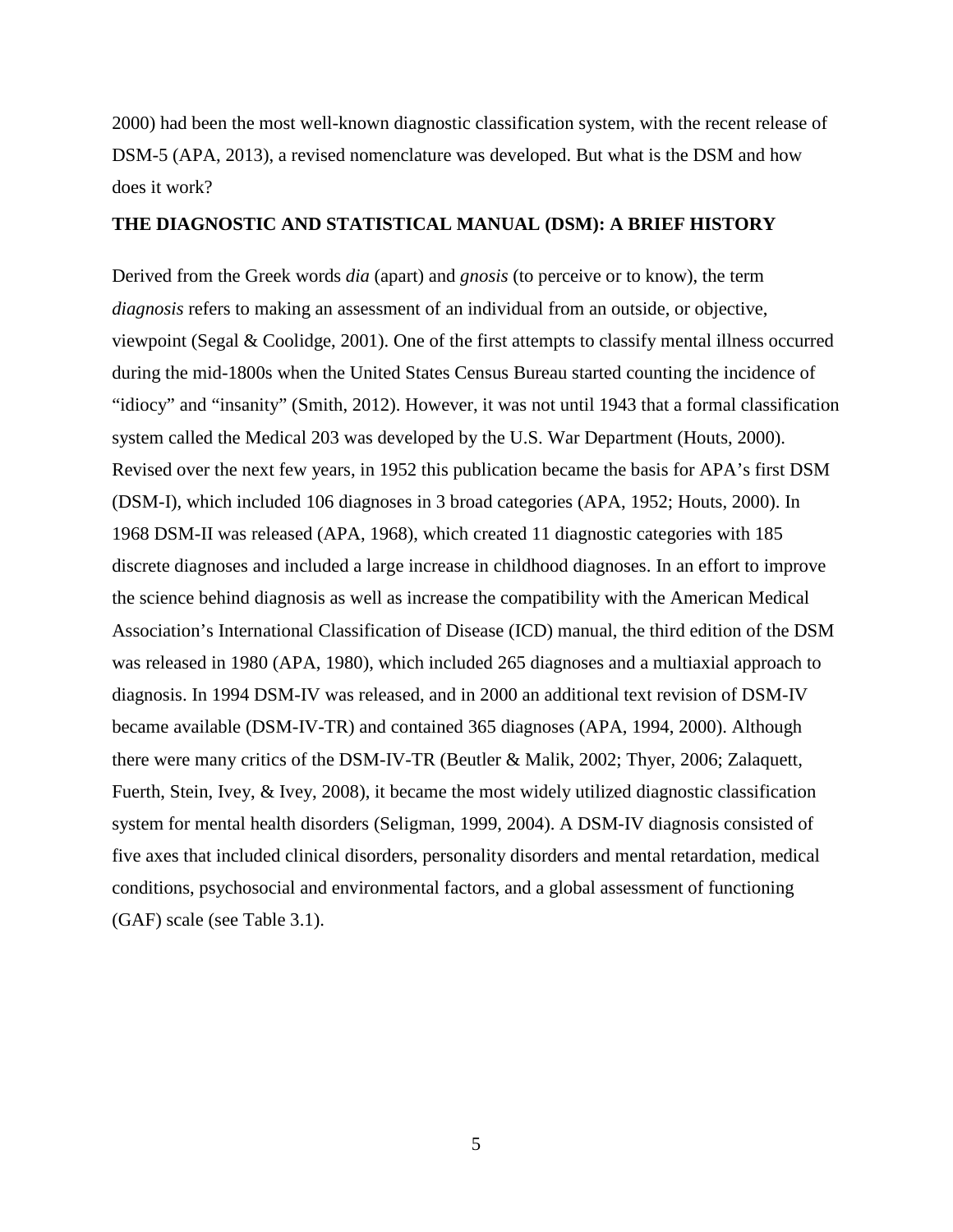| Axis     | Category                                        | <b>Examples</b>                                                               |
|----------|-------------------------------------------------|-------------------------------------------------------------------------------|
| Axis I   | Clinical disorders                              | Depression, anxiety, bipolar,<br>schizophrenia, etc.                          |
| Axis II  | Personality disorders and mental<br>retardation | Borderline personality disorder,<br>antisocial personality disorder,<br>etc.  |
| Axis III | General medical conditions                      | High blood pressure, diabetes,<br>sprained ankle, etc.                        |
| Axis IV  | Psychosocial and environmental<br>factors       | Recent loss of job, recent<br>divorce, homelessness, etc.                     |
| Axis V   | Global assessment of functioning                | A single score from 1 to 100<br>summarizing one's functioning<br>and symptoms |

**TABLE 3.1** Former Five Axis Diagnostic System

The practice of utilizing the multiaxial diagnostic system allowed mental health professionals to present a thorough description of clients and communicate their concerns and symptoms to other professionals (Neukrug & Schwitzer, 2006). However, there were drawbacks to a multiaxial approach and the DSM-5 moved toward a one-axis approach.

#### **THE DSM-5**

The newest diagnostic manual, DSM*-*5 (APA, 2013), was under development from 1999 to 2013 (Smith, 2012) and was first published in May of 2013. The DSM-5 includes a sleeker, more computer-friendly name, which replaces the Roman numeral tradition of the DSM. Subsequent editions, like computer software, will follow with editions 5.1, 5.2, 5.3, and so on. In addition to the print version of DSM-5, an online component (www.psychiatry.org/dsm5) is now available for supplemental materials such as assessment measures, but it also includes related news articles, fact sheets, and audiovisual materials. Another important change that has been made to the DSM-5 is an effort to align it with the ICD-9, and later, the ICD-10 (release date: October 1, 2014). This serves to unify the diagnostic and billing process between psychological and medical professions. Thus the DSM-5 gives both the ICD-9 and ICD-10 codes, and when making a diagnosis, one may want to list the ICD-9 code first and place the ICD-10 code in parenthesis. Clearly, it is important to know which version of the ICD is being used when making your diagnosis.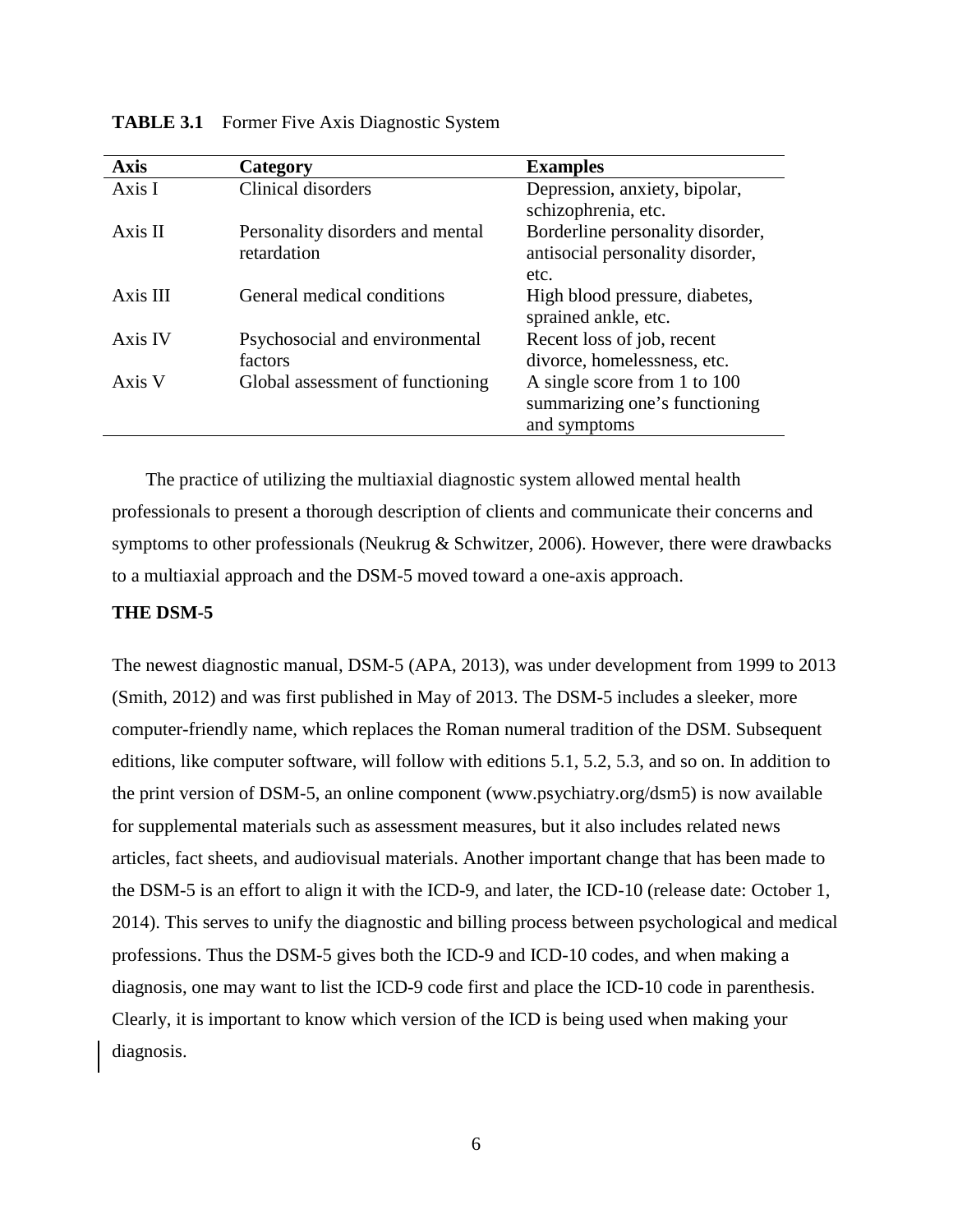#### **SINGLE-AXIS VS. MULTIAXIAL DIAGNOSIS**

Perhaps the most significant change in the DSM-5 was the return to a single-axis diagnosis (APA, 2013; Wakefield, 2013). This was done for a number of reasons. First, the separation of personality disorders to Axis II under DSM-IV gave these disorders undeserved status and the misguided belief that they were largely untreatable (Good, 2012; Krueger & Eaton, 2010). Clients who met the criteria for an Axis II diagnosis may now find it easier to navigate mental health treatment as they will no longer be seen as having a diagnosis that is more difficult to treat than a host of other disorders. In DSM-5, medical conditions are no longer listed on a separate axis (Axis III in DSM-IV). Thus, they will likely take a more significant role in mental health diagnosis as they can be listed side-by-side with the mental disorder (Wakefield, 2013). Also, psychosocial and environmental stressors, previously listed on Axis IV of DSM-IV, will be listed alongside mental disorders and physical health issues. In fact, DSM-5 has increased the number of "V codes" (Z codes in ICD-10), which are considered nondisordered conditions that sometimes are the focus of treatment and often are reflective of a host of psychosocial and environmental issues (e.g., homelessness, divorce, etc.). As for the GAF score, previously on Axis V of DSM-IV, the APA intended to replace this historically unreliable tool with a different scaling assessment altogether. One assessment instrument, now being researched, is the World Health Organization Disability Assessment Schedule 2.0 (WHODAS 2.0). This 36-item, selfadministered questionnaire assesses a client's functioning in six domains: understanding and communicating, getting around, self-care, getting along with people, life activities, and participation in society (APA, 2013). Disorders and other assessments that are under review for further research can be found in Section III of the DSM-5.

#### **MAKING AND REPORTING DIAGNOSIS**

In the next section of the chapter, we discuss specific diagnostic categories, but first let's look at other factors involved in making and reporting diagnoses, including how to order the diagnoses; the use of subtypes, specifiers, and severity; making a provisional diagnosis; and use of "other specified" or "unspecified" disorders.

*Ordering diagnoses.* Individuals will often have more than one diagnosis, so it is important to consider their ordering. The first diagnosis is called the principal diagnosis. In an inpatient setting, this would be the most salient factor that resulted in the admission (APA, 2013). In an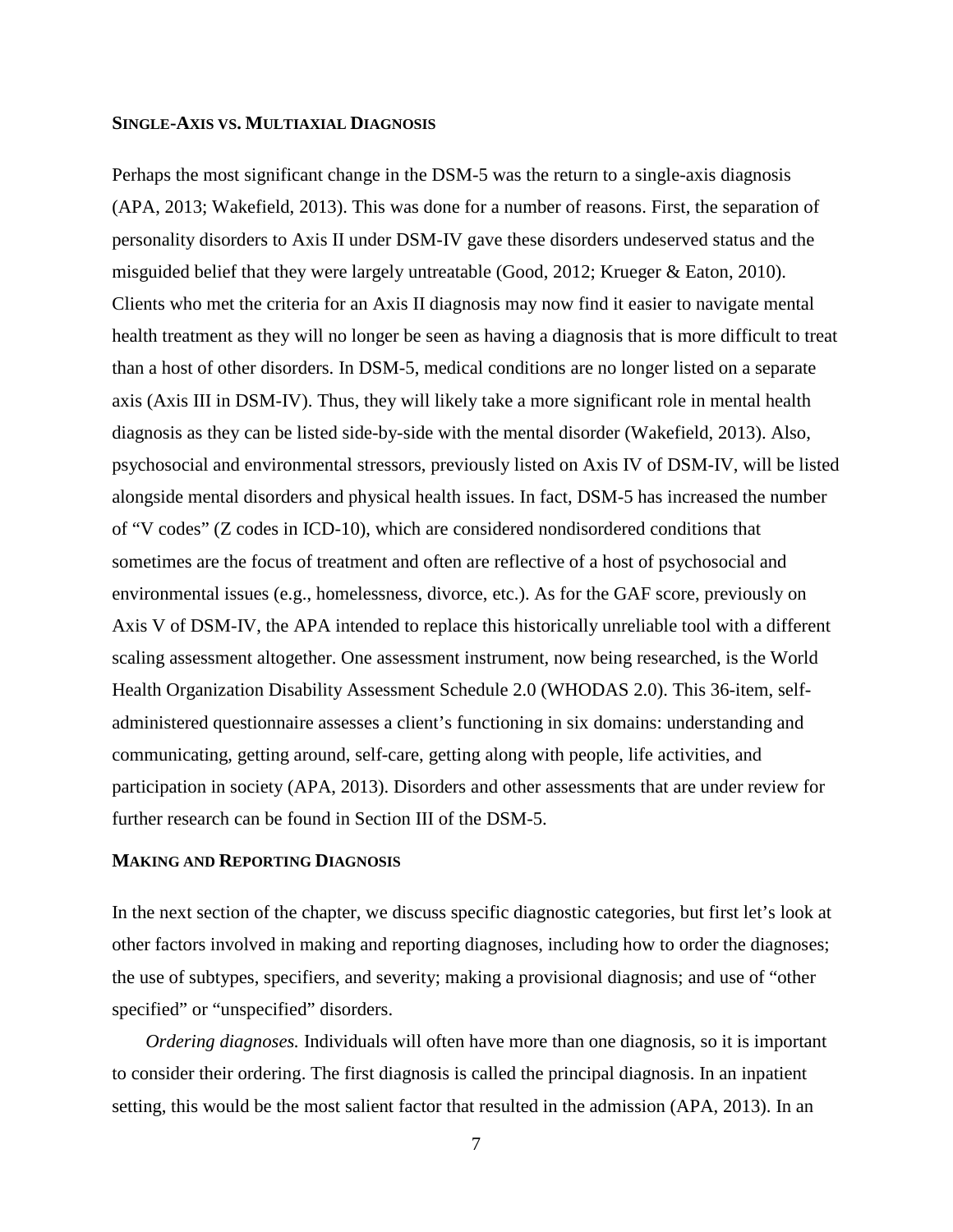outpatient environment, this would be the reason for the visit or the main focus of treatment. The secondary and tertiary diagnosis should be listed in order of need for clinical attention. If a mental health diagnosis is due to a general medical condition, the ICD coding rules require listing the medical condition first, followed by the psychiatric diagnosis, due to the general medical condition.

*Subtypes, Specifiers, and Severity.* Subtypes for a diagnosis can be used to help communicate greater clarity. They can be identified in the DSM-5 by the instruction "Specify whether" and represent mutually exclusive groupings of symptoms (i.e., the clinician can only pick one). For example, the ADHD has three different subtypes to choose from: predominantly inattentive, predominantly hyperactive/impulsive, or a combined presentation. Specifiers, on the other hand, are not mutually exclusive, so more than one can be used. The clinician chooses which specifiers apply, if any, and they are listed in the manual as "Specify if." The ADHD diagnosis offers only one specifier that is "in partial remission" (APA, 2013, p. 60). Some diagnoses will offer an opportunity to rate the severity of the symptoms. These are identified in the DSM as "Specify current severity." Referencing the ADHD diagnosis, there are three options of severity: mild, moderate, or severe. The DSM-5 authors have attempted to offer greater flexibility in rating severity through *dimensional diagnosis*. For example, some diagnoses offer greater options when rating severity. The Autism Spectrum Disorder has "Table 2 Severity levels of autism spectrum disorder" (APA, 2013, p. 52), which classifies autism on three levels of severity "requiring support," "requiring substantial support," and "requiring very substantial support." Similarly, schizophrenia has the user go to a "Clinician-Rated Dimensions of Psychosis Symptom Severity" chart (pp. 743–744) to rate symptoms on a five-point Likert scale. It is easy to see how insurance companies might use severity classification as one method of determining which clients they will fund for treatment. In summary, the three types of specifiers are identified by:

- Subtype: "*Specify whether*"—only choose one,
- Specifier: "*Specify if*"—pick as many as apply, and
- Severity: "*Specify current severity*"—choose the most accurate level of symptomology.

*Provisional Diagnosis.* Sometimes, the clinician has a strong inclination that a client will meet the criteria for a diagnosis, but does not yet have enough information to make the diagnosis. This is when the clinician can make a *provisional* diagnosis. Once the criteria are later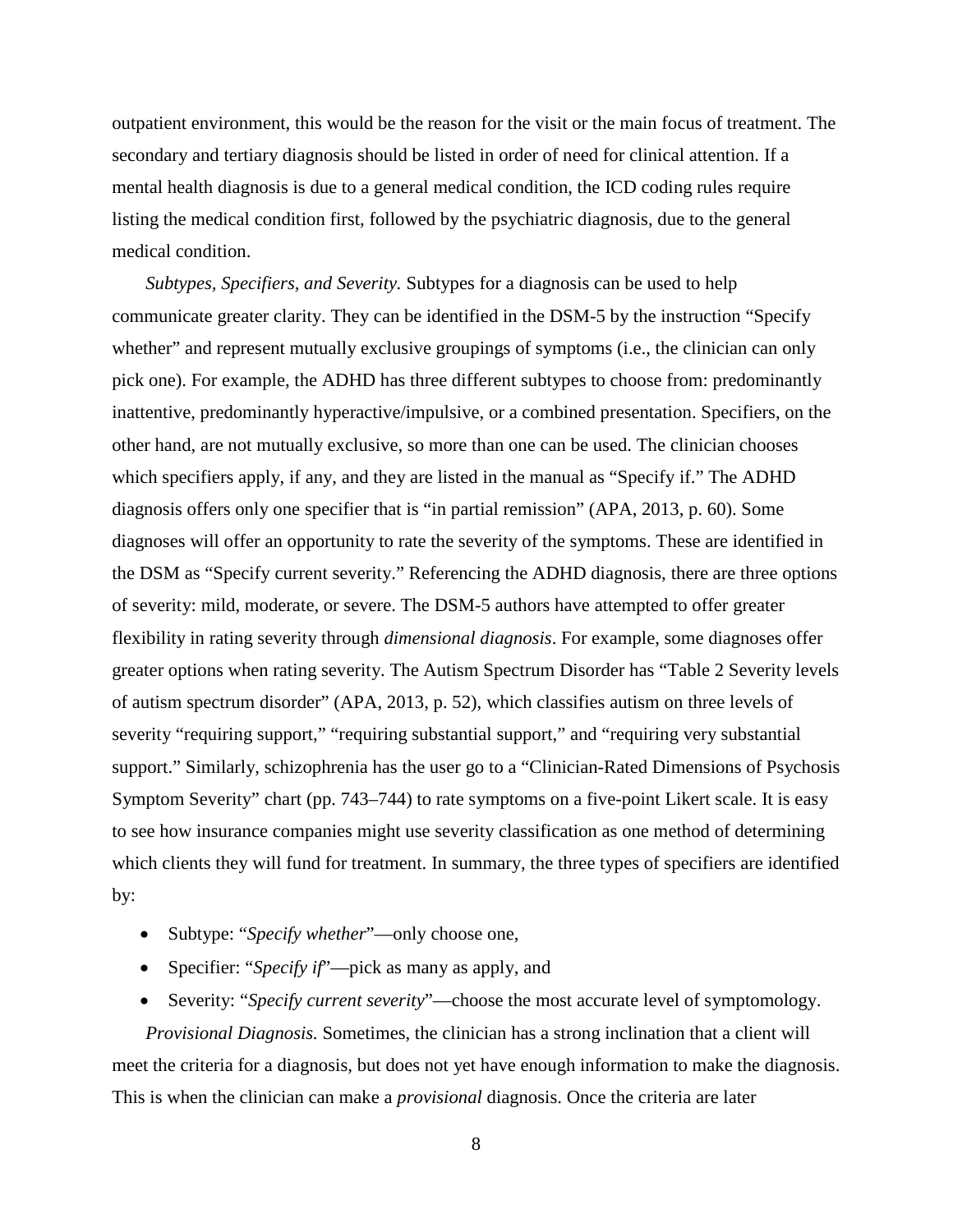confirmed, the provisional label can be removed. These situations often occur when a client is not able to give an adequate history or further collateral information is required. In addition, there are informal diagnostic labels not listed in the DSM-5 that are helpful in communicating additional information. They are generally found in a diagnostic summary or when communicating informally with other clinicians. They include the following:

- Rule-out—the client meets many of the symptoms but not enough to make a diagnosis at this time; it should be considered further (e.g., rule-out major depressive disorder).
- Traits—this person does not meet criteria, however, he or she presents with many of the features of the diagnosis (e.g., borderline traits or cluster B traits).
- By history—previous records (another provider or hospital) indicate this diagnosis; records can be inaccurate or outdated (e.g., alcohol dependence by history).
- By self-report—the client claims this as a diagnosis; it is currently unsubstantiated; these can be inaccurate (e.g., bipolar by self-report).

For example, you may receive a fax from a hospital or other provider that might say, "Provisional Borderline Personality Disorder. Bipolar Diagnosis by self-report—no manic symptoms identified."

*Other Specified Disorders and Unspecified Disorders.* The DSM-IV had a diagnosis of not otherwise specified (NOS) to capture symptomology that did not fit well into a structured category. In lieu of the NOS diagnosis, the DSM-5 offers two options when these situations arise. The other specified and unspecified disorders should be used when a provider believes an individual's impairment to functioning or distress is clinically significant, however, it does not meet the specific diagnostic criteria in that category. The "other specified" should be used when the clinician wants to communicate specifically why the criteria do not fit. The "unspecified disorder" should be used when he or she does not wish, or is unable to, communicate specifics. For example, if someone appeared to have significant panic attacks but only had three of the four required criteria, the diagnosis could be "Other Specified Panic Disorder—due to insufficient symptoms." Otherwise, the clinician would report "Unspecified Panic Disorder."

#### **SPECIFIC DIAGNOSTIC CATEGORIES**

Section II of DSM-5 offers an in-depth discussion of 22 broad diagnostic categories and their subtypes as well as descriptions of medication-induced disorders and what is called "other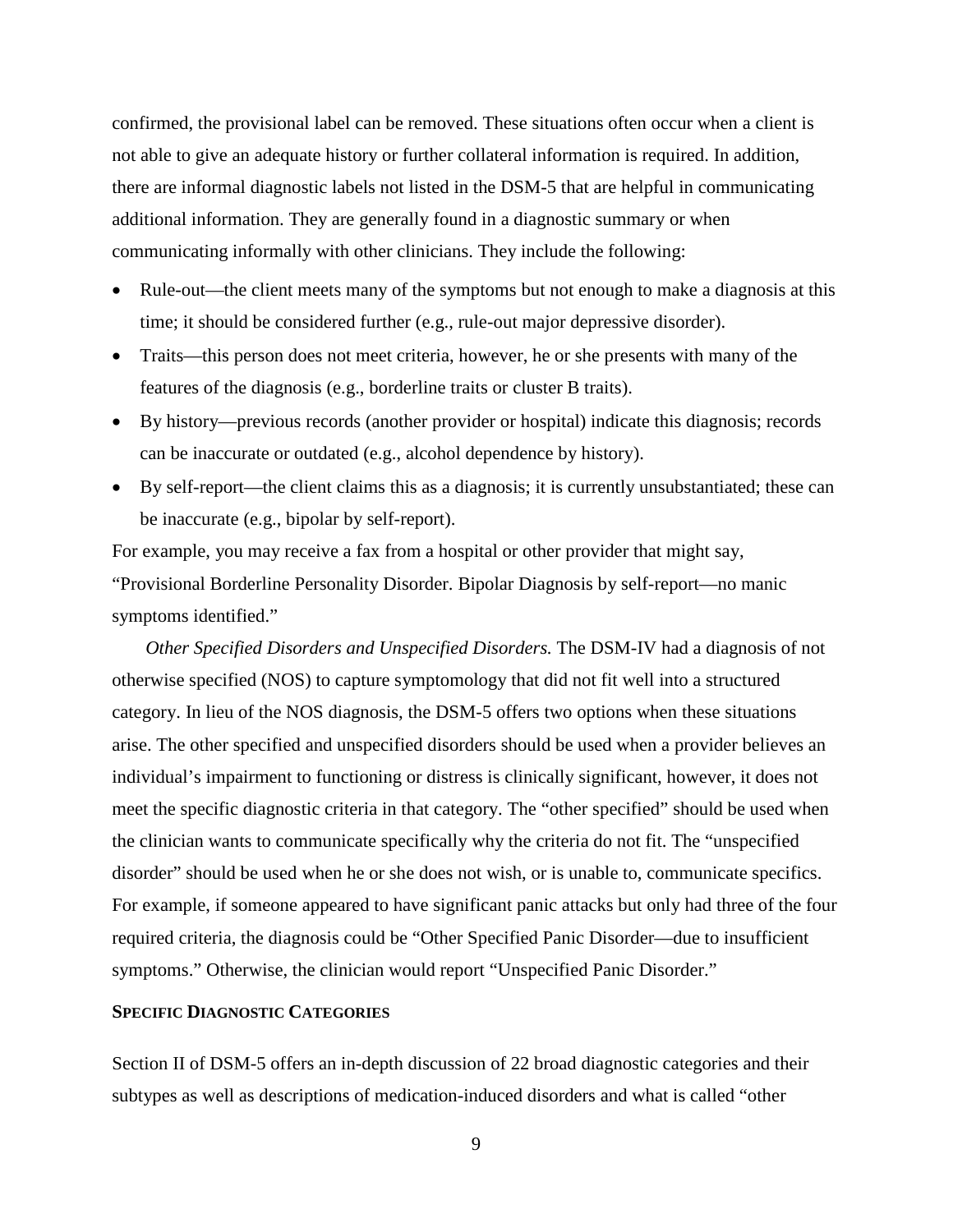conditions that may be a focus of clinical attention." The following offers a brief description of these disorders and is summarized from DSM-5 (APA, 2013). Please refer to the DSM-5 for an in-depth review of each disorder. When you finish reviewing these diagnoses, the class may want to do Exercise 3.1.

- *Neurodevelopmental Disorders.* This group of disorders typically refers to those that manifest during early development, although diagnoses are sometimes not assigned until adulthood. Examples of neurodevelopmental disorders include intellectual disabilities, communication disorders, autism spectrum disorders (incorporating the former categories of autistic disorder, Asperger's disorder, childhood disintegrative disorder, and pervasive developmental disorder), ADHD, specific learning disorders, motor disorders, and other neurodevelopmental disorders.
- *Schizophrenia Spectrum and Other Psychotic Disorders.* The disorders that belong to this section all have one feature in common: psychotic symptoms, that is, delusions, hallucinations, grossly disorganized or abnormal motor behavior, and/or negative symptoms. The disorders include schizotypal personality disorder (which is listed again, and explained more comprehensively, in the category of Personality Disorders in the DSM-5), delusional disorder, brief psychotic disorder, schizophreniform disorder, schizophrenia, schizoaffective disorder, substance/medication-induced psychotic disorders, psychotic disorders due to another medical condition, and catatonic disorders.
- *Bipolar and Related Disorders.* The disorders in this category refer to disturbances in mood in which the client cycles through stages of mania or mania and depression. Both children and adults can be diagnosed with bipolar disorder, and the clinician can work to identify the pattern of mood presentation, such as rapid-cycling, which is more often observed in children. These disorders include bipolar I, bipolar II, cyclothymic disorder, substance/medication-induced, bipolar and related disorder due to another medical condition, and other specified or unspecified bipolar and related disorders.
- *Depressive Disorders.* Previously grouped into the broader category of "mood disorders" in the DSM-IV-TR, these disorders describe conditions where depressed mood is the overarching concern. They include disruptive mood dysregulation disorder, major depressive disorder, persistent depressive disorder (also known as dysthymia), and premenstrual dysphoric disorder.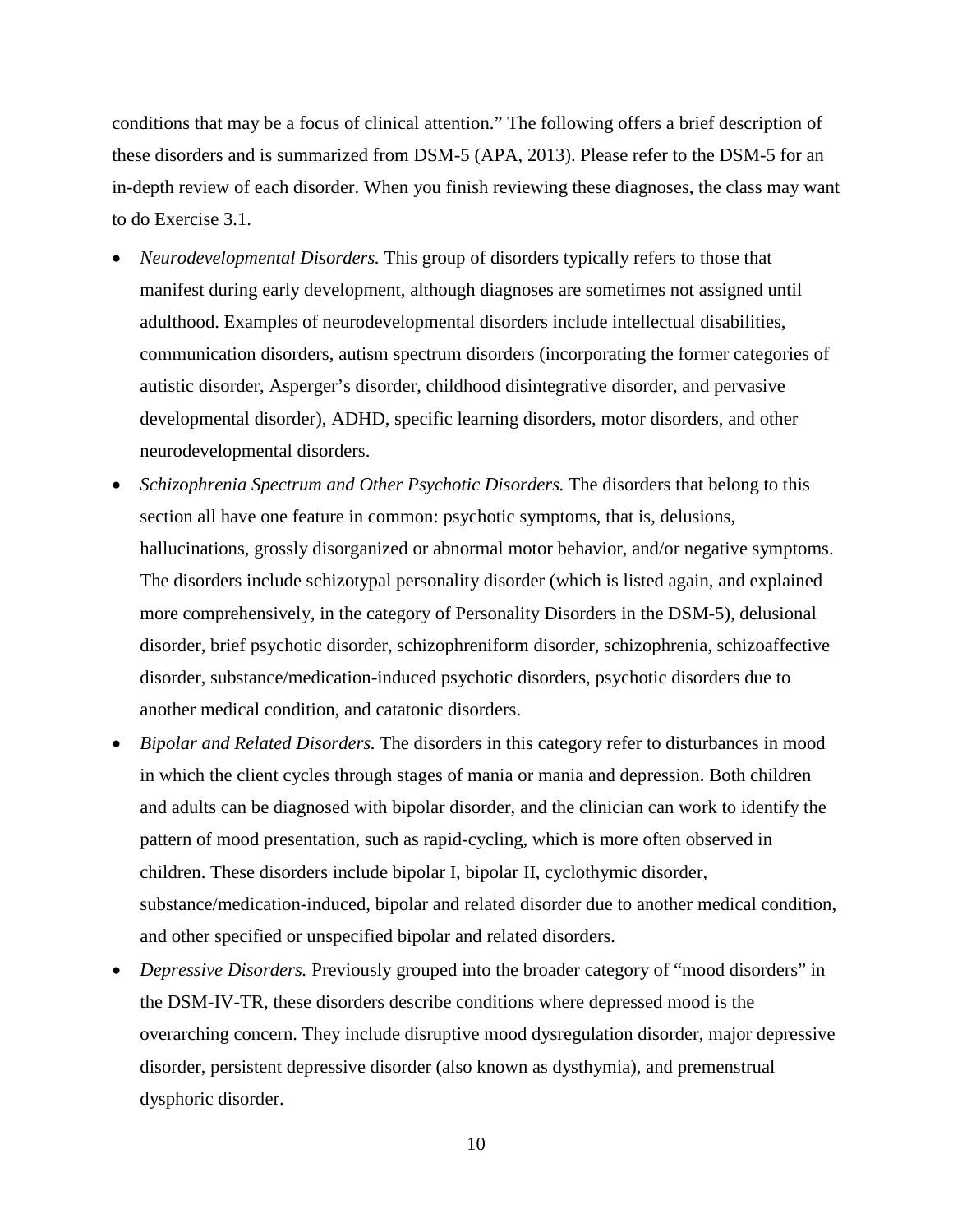- *Anxiety Disorders.* There are a wide range of anxiety disorders, which can be diagnosed by identifying a general or specific cause of unease or fear. This anxiety or fear is considered clinically significant when it is excessive and persistent over time. Examples of anxiety disorders that typically manifest earlier in development include separation anxiety and selective mutism. Other examples of anxiety disorders are specific phobia, social anxiety disorder (also known as social phobia), panic disorder, and generalized anxiety disorder.
- *Obsessive-Compulsive and Related Disorders.* Disorders in this category all involve obsessive thoughts and compulsive behaviors that are uncontrollable and the client feels compelled to perform them. Diagnoses in this category include obsessive-compulsive disorder, body dysmorphic disorder, hoarding disorder, trichotillomania (or hair-pulling disorder), and excoriation (or skin-picking) disorder.
- *Trauma- and Stressor-Related Disorders.* A new category for DSM-5, trauma and stress disorders emphasize the pervasive impact that life events can have on an individual's emotional and physical well-being. Diagnoses include reactive attachment disorder, disinhibited social engagement disorder, posttraumatic stress disorder, acute stress disorder, and adjustment disorders.
- *Dissociative Disorders.* These disorders indicate a temporary or prolonged disruption to consciousness that can cause an individual to misinterpret identity, surroundings, and memories. Diagnoses include dissociative identity disorder (formerly known as multiple personality disorder), dissociative amnesia, depersonalization/derealization disorder, and other specified and unspecified dissociative disorders.
- *Somatic Symptom and Related Disorders.* Somatic symptom disorders were previously referred to as "somatoform disorders" and are characterized by the experiencing of a physical symptom without evidence of a physical cause, thus suggesting a psychological cause. Somatic symptom disorders include somatic symptom disorder, illness anxiety disorder (formerly hypochondriasis), conversion (or functional neurological symptom) disorder, psychological factors affecting other medical conditions, and factitious disorder.
- *[Feeding and Eating Disorders.](http://www.dsm5.org/proposedrevision/Pages/FeedingandEatingDisorders.aspx)* This group of disorders describes clients who have severe concerns about the amount or type of food they eat to the point that serious health problems, or even death, can result from their eating behaviors. Examples include avoidant/restrictive food intake disorder, anorexia nervosa, bulimia nervosa, binge eating disorder, pica, and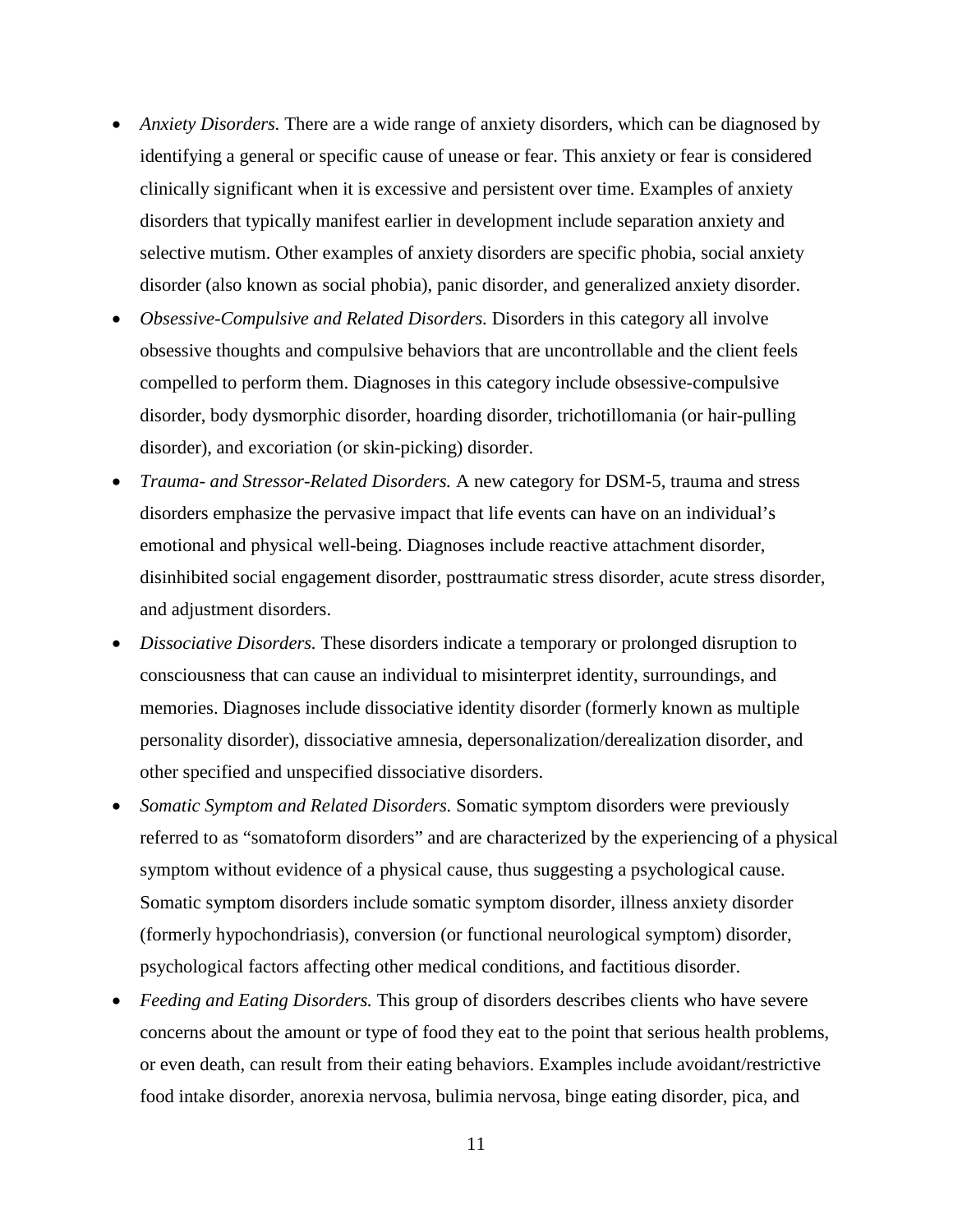rumination disorder.

- *Elimination Disorders*. These disorders can manifest at any point in a person's life, although they are typically diagnosed in early childhood or adolescence. They include enuresis, which is the inappropriate elimination of urine, and encopresis, which is the inappropriate elimination of feces. These behaviors may or may not be intentional.
- *Sleep-Wake Disorders.* This category refers to disorders where one's sleep patterns are severely impacted, and they often co-occur with other disorders (e.g., depression or anxiety). Some examples include insomnia disorder, hypersomnolence disorder, restless legs syndrome, narcolepsy, and nightmare Disorder. A number of sleep-wake disorders involve variations in breathing, such as sleep-related hypoventilation, obstructive sleep apnea hypopnea, or central sleep apnea. See the DSM*-5* for the full listing and descriptions of these disorders.
- *Sexual Dysfunctions.* These disorders are related to problems that disrupt sexual functioning or one's ability to experience sexual pleasure. They occur across sexes and include delayed ejaculation, erectile disorder, female orgasmic disorder, and premature (or early) ejaculation disorder, among others.
- *Gender Dysphoria.* Formerly termed, "gender identity disorder," this category includes those individuals who experience significant distress with the sex they were born and with associated gender roles. This diagnosis has been separated from the category of sexual disorders, as it is now accepted that gender dysphoria does not relate to a person's sexual attractions.
- *Disruptive, Impulse Control, and Conduct Disorders.* These disorders are characterized by socially unacceptable or otherwise disruptive and harmful behaviors that are outside of the individual's control. Generally, more common in males than in females, and often first seen in childhood, they include oppositional defiant disorder, conduct disorder, intermittent explosive disorder, antisocial personality disorder (which is also coded in the category of personality disorders), kleptomania, and pyromania.
- *Substance-Related and Addictive Disorders.* Substance use disorders include disruptions in functioning as the result of a craving or strong urge. Often caused by prescribed and illicit drugs or the exposure to toxins, with these disorders the brain's reward system pathways are activated when the substance is taken (or in the case of gambling disorder, when the behavior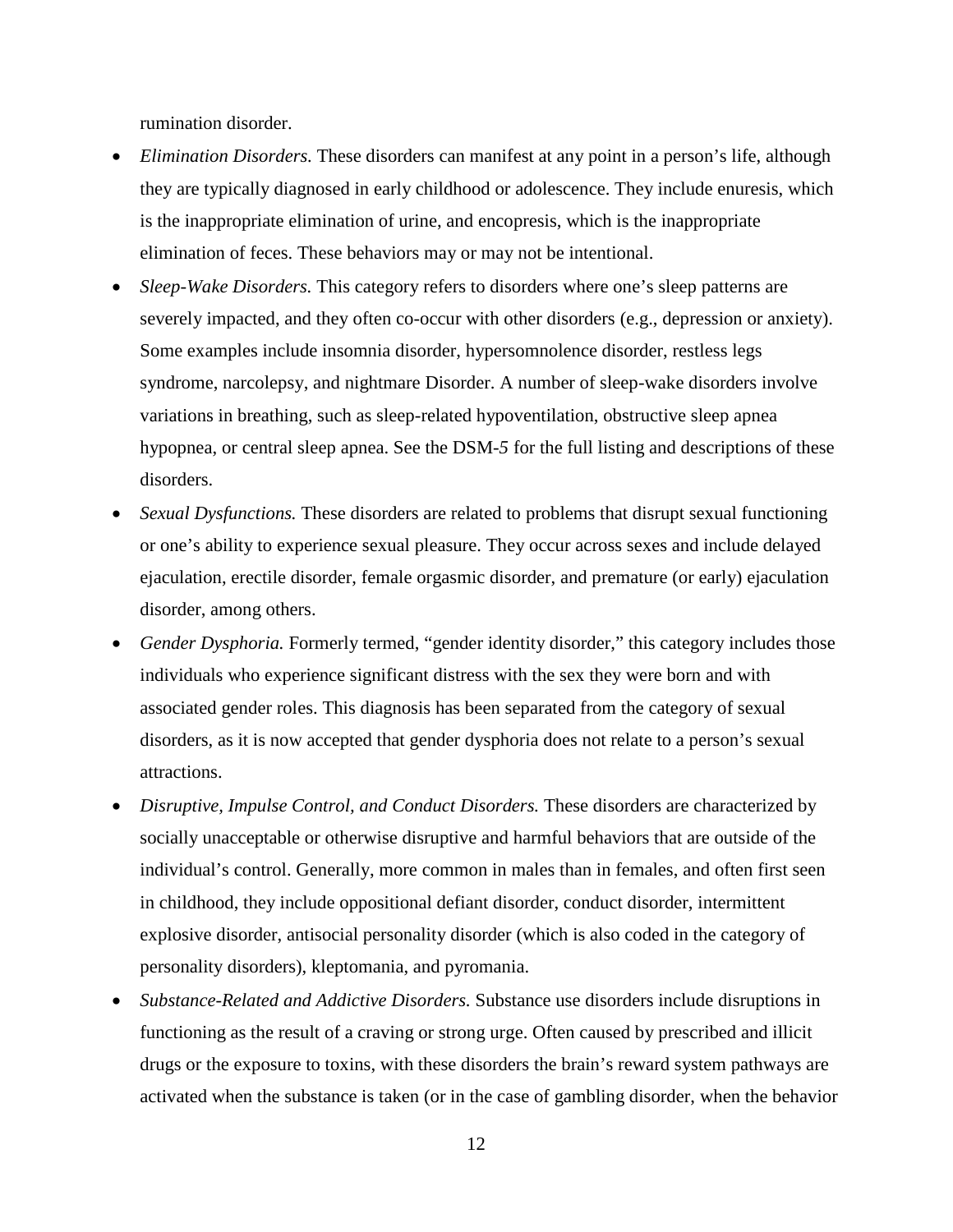is being performed). Some common substances include alcohol, caffeine, nicotine, cannabis, opioids, inhalants, amphetamine, phencyclidine (PCP), sedatives, hypnotics or anxiolytics. Substance use disorders are further designated with the following terms: intoxication, withdrawal, induced, or unspecified.

- *Neurocognitive Disorders.* These disorders are diagnosed when one's decline in cognitive functioning is significantly different from the past and is usually the result of a medical condition (e.g., Parkinson's or Alzheimer's disease), the use of a substance/medication, or traumatic brain injury, among other phenomena. Examples of neurocognitive disorders (NCD) include delirium, and several types of major and mild NCDs such as frontotemporal NCD, NCD due to Parkinson's disease, NCD due to HIV infection, NCD due to Alzheimer's disease, substance- or medication-induced NCD, and vascular NCD, among others.
- *Personality Disorders.* The 10 personality disorders in DSM-5 all involve a pattern of experiences and behaviors that are persistent, inflexible, and deviate from one's cultural expectations. Usually, this pattern emerges in adolescence or early adulthood and causes severe distress in one's interpersonal relationships. The personality disorders are grouped into three following clusters based on similar behaviors:
	- Cluster A: Paranoid, schizoid, and schizotypal. These individuals seem bizarre or unusual in their behaviors and interpersonal relations.
	- Cluster B: Antisocial, borderline, histrionic, and narcissistic. These individuals seem overly emotional, are melodramatic, or unpredictable in their behaviors and interpersonal relations.
	- $\Box$  Cluster C: Avoidant, dependent, and obsessive-compulsive (not to be confused with obsessive-compulsive disorder). These individuals tend to appear anxious, worried, or fretful in their behaviors.

In addition to these clusters, one can be diagnosed with other specified or unspecified personality disorder, as well as a personality change due to another medical condition, such as a head injury.

• *Paraphilic Disorders.* These disorders are diagnosed when the client is sexual aroused to circumstances that deviate from traditional sexual stimuli *and* when such behaviors result in harm or significant emotional distress. The disorders include exhibitionistic disorder, voyeuristic disorder, frotteurisitc disorder, sexual sadism and sexual masochism disorders,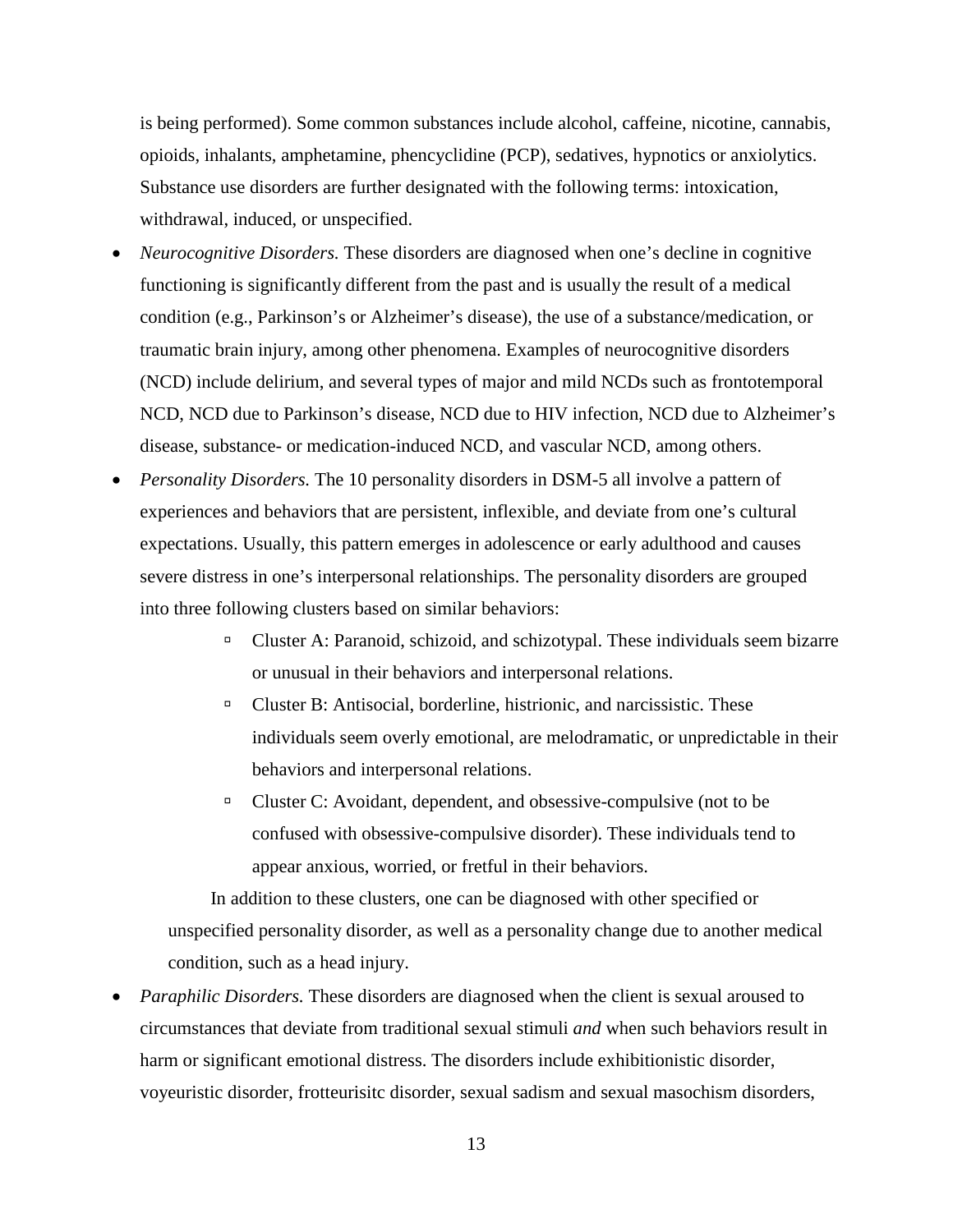fetishistic disorder, transvestic disorder, pedophilic disorder, and other specified and unspecified paraphilic disorders.

- *Other Mental Disorders.* This diagnostic category includes mental disorders that did not fall within one of the previously mentioned groups and do not have unifying characteristics. Examples include other specified mental disorder due to another medical condition, unspecified mental disorders due to another medical condition, other specified mental disorder, and unspecified mental disorder.
- *Medication-Induced Movement Disorders and Other Adverse Effects of Medications.* These disorders are the result of adverse and severe side effects to medications, although a causal link cannot always be shown. Some of these disorders include neuroleptic-induced parkinsonism, neuroleptic malignant syndrome, medication-induced dystonia, medicationinduced acute akathisia, tardive dyskinesia, tardive akathisia, medication-induced postural tremor, other medication-induced movement disorder, antidepressant discontiunation syndrome, and other adverse effect of medication.
- *Other Conditions That May Be a Focus of Clinical Assessment.* Reminiscent of Axis IV of the previous edition of the DSM, this last part of Section II ends with a description of concerns that could be clinically significant, such as abuse/neglect, relational problems, psychosocial, personal, and environmental concerns, educational/occupational problems, housing and economic problems, and problems related to the legal system. These conditions, which are not consider mental disorders, are generally lised as V codes, which correspond to ICD-9, or Z codes, which correspond to ICD-10.

Sometimes, mental health conditions can co-occur or be "comorbid." For example, suppose a client presents with an anxiety disorder but also abuses alcohol. In this situation, it would be appropriate to denote both disorders when making a diagnosis (e.g., generalized anxiety disorder and alcohol abuse). Sometimes disorders can even exacerbate each other. An example of this could be someone who meets the criteria for depression, but his or her symptoms only present while withdrawing from cocaine use. Rather than diagnosing this as a major depressive episode, it is more appropriate that he or she be diagnosed with a *substance-induced* mood disorder (see Exercise 3.1).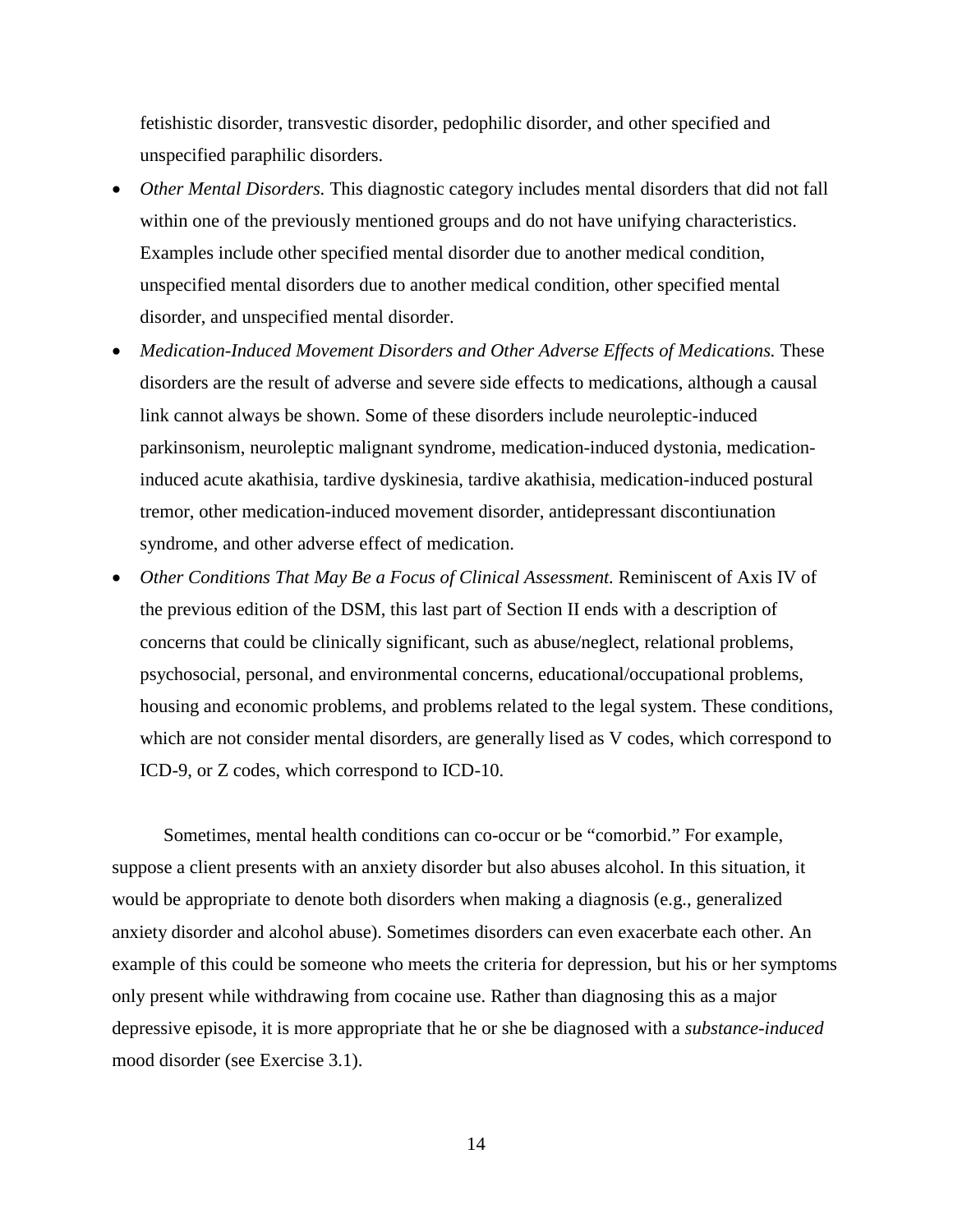#### <start\_box>

#### EXERCISE 3.1**: DIAGNOSING A DISORDER**

Once the class has become familiar with the various disorders, the instructor may ask the students to practice identifying and diagnosing disorders by performing role-plays in dyads or small groups. You may want to use DSM-5 as a guide for acting out the criteria.

<end\_box>

#### **OTHER MEDICAL CONSIDERATIONS**

Sometimes, physical symptoms caused by a medical condition may look a lot like one or more of the mental disorders. For example, some of the symptoms for depression include appetite disturbance (increase or decrease), irritability or restlessness, hyper or insomnia (i.e., sleeping too much or too little), difficulty concentrating, and fatigue or decreased energy. Interestingly, all of these symptoms can also be attributed to hypothyroidism or underactive thyroid. Thus, in addition to clients being assessed for mental health problems, it is also important for them to be assessed for potential medical problems. One way to address this is to obtain specific details about when the client began experiencing his or her symptoms. Such information will help determine whether symptoms began while a medical condition was present and whether it is likely that the medical condition was the cause of the mental disorder. For instance, suppose you have a client who is presenting with all of the criteria for an anxiety disorder (such as restlessness, irritability, and insomnia), but you know that these symptoms began when the client's thyroid began declining and he or she found out it was underactive. If the client's anxiety disorder only came about because of the hypothyroidism, then it would be appropriate to designate it as such, that is, anxiety disorder due to a general medical condition, hypothyroidism. Of course, it is always prudent to refer a client to his or her primary care physician if there is any suspicion that a medical problem may be the source of a psychological issue (see Exercise 3.2). If reporting a medical problem, the ICD code for the particular problem can be used along with the DSM-5 mental health disorder diagnosis.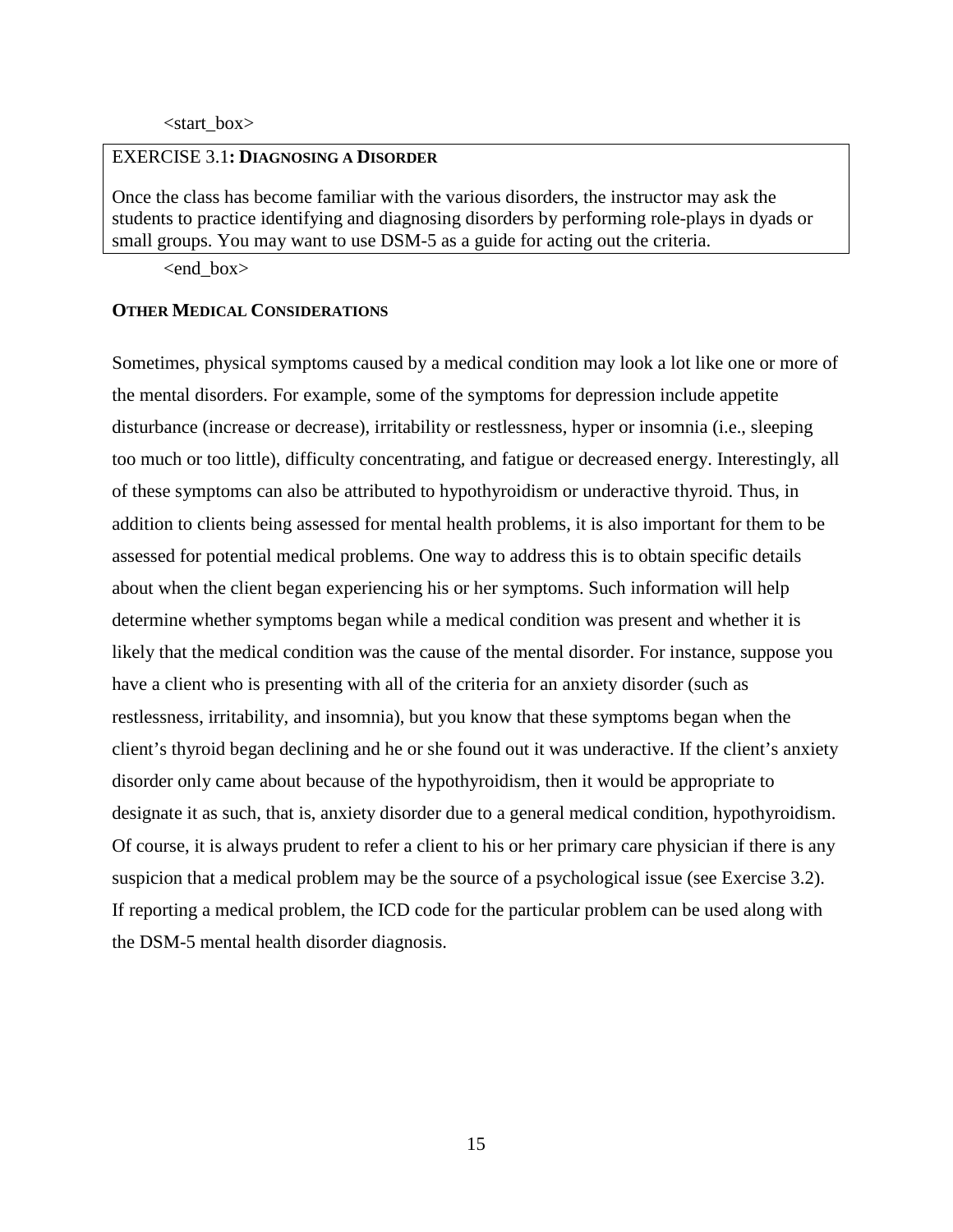#### EXERCISE 3.2 **DIAGNOSING MEDICAL CONDITIONS**

After practicing formulating a diagnosis in Exercise 3.1, the instructor may ask the students to role-play again, incorporating a medical condition this time. Identify the medical condition as well as the mental health condition, and be sure to note whether it is separate or if it is the cause of the mental health diagnosis.

<end\_box>

#### **PSYCHOSOCIAL AND ENVIRONMENTAL CONSIDERATIONS**

As a part of a complete diagnosis, it is imperative for the clinician to assess the client's psychosocial and environmental stressors. Such a focus promotes a holistic view of the client, provides important diagnostic clues, and can help to identify important issues in treatment planning. Not considered mental disorders, some of the many psychosocial and environmental concerns may include problems with the client's primary support group, social environment, education, occupation, housing, economic situation, access to health care, crime or the legal system, or other significant psychosocial and environmental considerations (APA, 2013). Whereas these concerns were previously listed on Axis IV of DSM-IV, they are now denoted in the single-axis system, are mostly listed under "Other conditions that may be a focus of clinical attention" discussed earlier, and are correlated to V codes in DSM-5 (which matches ICD-9) or Z codes (which matches ICD-10 ) (e.g., Z59.0 Homelessness; Z65.1 Imprisonment; Z55.3 Underachievement in school).

To illustrate the importance of psychosocial and environmental considerations, consider a 48-year-old male experiencing severe anxiety and depression. He explains that his symptoms started immediately after a tornado caused severe damage to his home and neighboring farm (natural disaster). The man and his family have been staying with relatives about 70 miles away from home (homelessness), and have had no source of income for the past three months (economic issues) since their crop of soy was also destroyed in the tornado (occupational problem). By understanding the client's psychosocial and environmental considerations, his anxiety and depression can be viewed in the context of his life circumstances.

#### **CULTURAL CONSIDERATIONS**

Because people from diverse cultures may express themselves in different ways,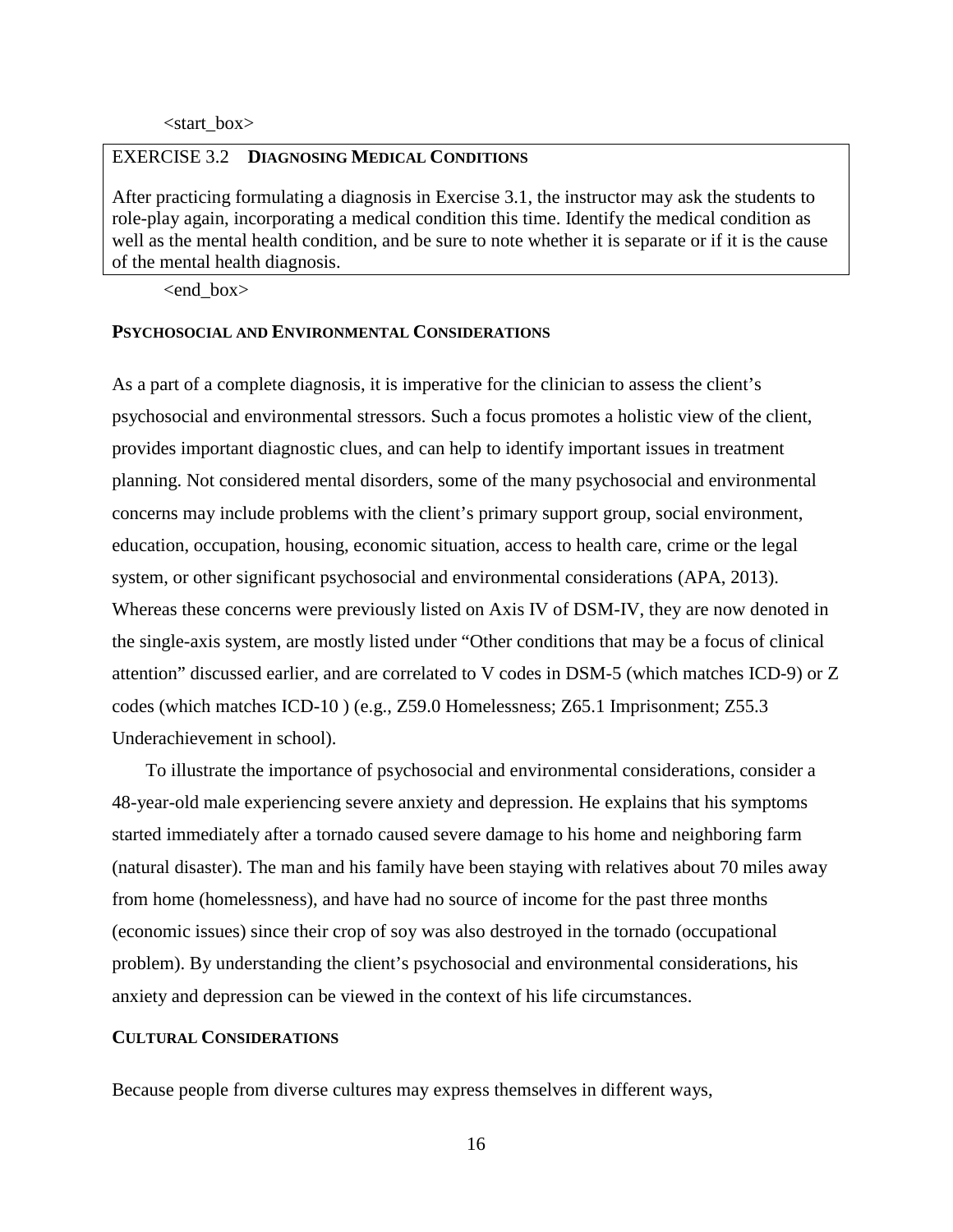symptomatology may vary as a function of culture (Mezzich & Caracci, 2008). Thus, some have argued that although diagnosis can be helpful in treatment planning, it can lead to the misdiagnosis of culturally oppressed groups when clinicians do not fully take into account cultural, gender, and ethnic differences (Rose & Cheung, 2012; Eriksen & Kress, 2005, 2006, 2008; Kress, Eriksen, Rayle, & Ford, 2005; Madesen & Leech, 2007).

The APA (2013) has attempted to combat some of these problems by asking clinicians to understand and acknowledge "culturally patterned differences in symptoms" (p. 758). For example, Latin American culture acknowledges that *ataque de nervios* ("attack of nerves") is a common disorder related to difficult and burdensome life experiences and may exhibit itself through "headaches and 'brain aches' (occipital neck tension), irritability, stomach disturbances, sleep difficulties, nervousness, easy tearfulness, inability to concentrate, trembling, tingling sensations, and *mareos* (dizziness with occasional vertigo-like exacerbations)" (p. 835). A clinician who ignores the client's culture could easily misdiagnose a client who presents with symptoms like this and begin to treat the client with inappropriate strategies. Best practice for multicultural counseling suggests that the clinician have some understanding of differences in cross-cultural expression of symptoms and that the clinician explore the client's culture with him or her when deciding on appropriate treatment strategies.

Finally, DSM-5 offers a section entitled Cultural Formulation Interview (CFI) that helps clinicians understand the kinds of values, experiences, and influences that have come to shape the client's worldview and provides an outline for how to appropriately interview clients from diverse backgrounds. In addition, DSM-5 offers definitions of some cross-cultural symptoms and identifies how cross-cultural issues impact a wide-range of diagnoses.

#### **FINAL THOUGHTS ON DSM-5 IN THE ASSESSMENT PROCESS**

*DSM-5* is one additional piece of the total assessment process. Along with the clinical interview, the use of tests, and informal assessment procedures, it can provide a broad understanding of the client and can be a critical piece in the treatment planning process. Consider what it might be like to establish a treatment plan if only one test were used. Then, consider what it would be like if two tests were used, then two tests and an informal assessment procedure; then two tests, an informal assessment procedure, and a clinical interview; and finally, two tests, an informal assessment procedure, a clinical interview, and a diagnosis. Clearly, the more "pieces of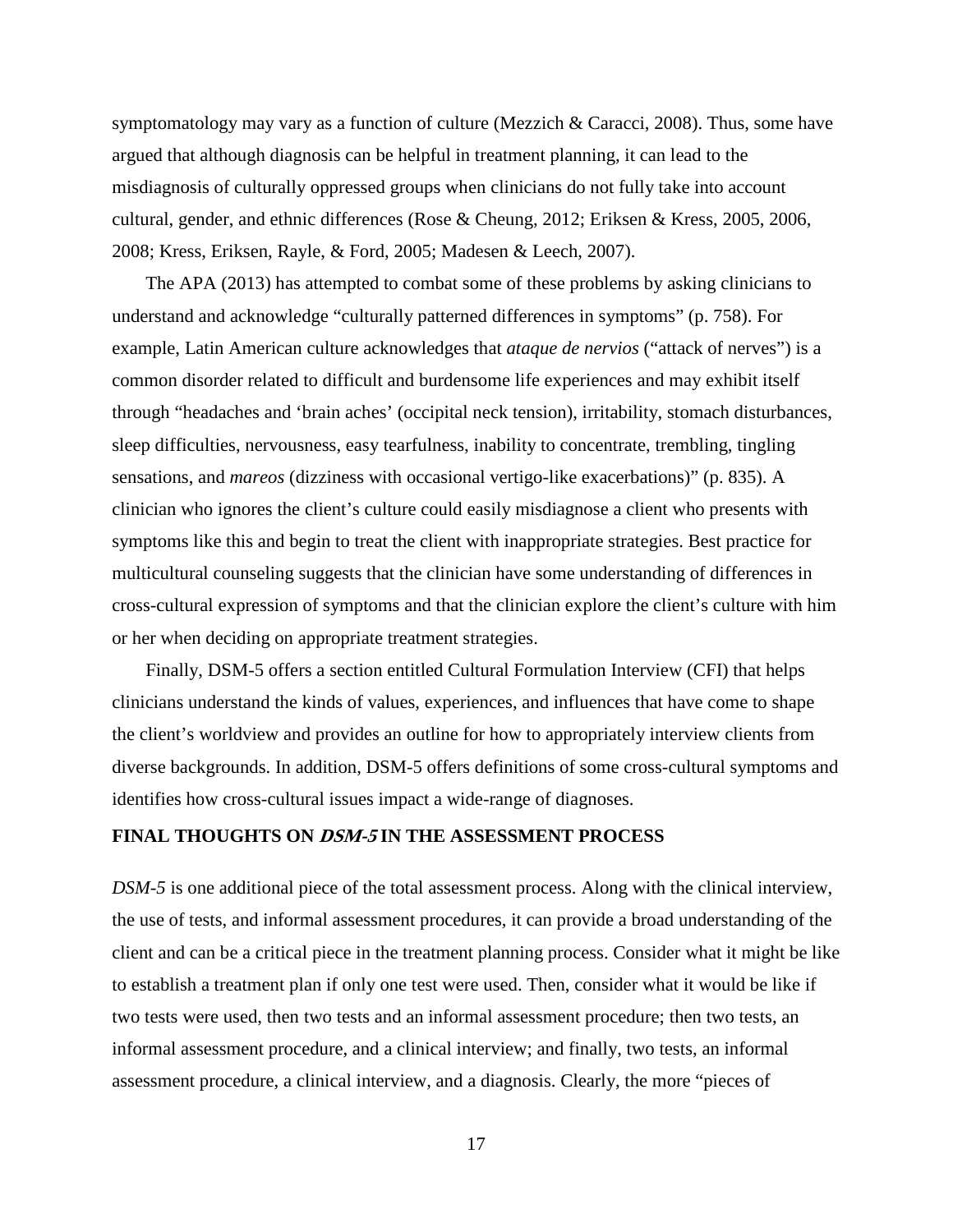evidence" we can gather, the clearer our snapshot of our client becomes and this, in turn, yields

better treatment planning (see Exercise 3.3).

## EXERCISE 3.3 **PRACTICE MAKING A DIAGNOSIS**

On your own, in pairs, or as a class, read the following case studies and formulate a diagnosis for each person using the DSM-5 as a guide. Discuss how you came to this diagnosis, what other diagnoses you considered but ruled out, and what additional information would have been helpful in assessing the scenario. Answers can be found at the end of the chapter.

## **Mikayla**

Mikayla is an 8-year-old girl in the second grade. She lives with her parents and younger brother, and her mother describes her as "a handful, but very sweet." Mikayla had to repeat second grade due to behavioral issues in class, which also resulted in lower test scores and poor grades. She is a popular child among her peers, but she continually struggles with her teacher to follow directions, stay on task, and remain seated. Mikayla's teacher has consulted with her kindergarten and first-grade teachers and does not think that Mikayla has communication issues or a specific learning disorder because she performs above grade-level expectations in small group or with one-on-one attention. In a large classroom situation, she is in constant motion, shouts when she should be talking quietly, and is easily distracted, which prevents her from meeting expectations. Most recently, Mikayla was referred to the school counselor after she broke the classroom fish tank during a silent reading activity. "I was just trying to feed Flipper," she explained.

## **Tracey**

Tracey is a 25-year-old single working mother. Her daughter, Alicia, is three years old and in day care during the work week. Tracey was recently divorced from Alicia's father and has sole custody of their child because her ex-husband was physically abusive. In the past few years, when the marital problems began, Tracey has been overwhelmed with anxiety but is so busy that she "just doesn't have time to deal with it." She starts her day at 5:30 a.m. to get Alicia dressed, packed, and ready for day care so that she can get to work by 7:00 a.m. Tracey usually has breakfast on the road, and she frequents the drive-through on her way to work for convenience. At work it's "go, go, go," and Tracey doesn't usually have time to break for lunch. By the time she picks up Alicia from day care and gets home, it's about 6:00 p.m. Tracey cooks dinner by 7:00 p.m., which usually consists of a healthy, balanced meal. Once she gives Alicia a bath and puts her to bed, Tracey finally gets a breather to relax on the couch and watch TV. Now that she is alone, she feels an uncontrollable urge to snack and often goes through a large bag of potato chips followed by a pint of ice cream before she realizes it. Sometimes, she finishes eating that amount before her favorite half-hour sitcom is over. "I just can't stop. It's like I zone out, and I don't even realize how much I've eaten. I feel like I can't control myself. Usually, I feel physically sick by the end of it and just pass out, like a food coma." Tracey doesn't like to eat junk food in front of others because she's ashamed that she has gained so much weight since the divorce and feels self-conscious. She's been eating in secret like this for the past year since the divorce, and it happens almost every night. It's gotten to the point where she has begun isolating herself, preferring to go home and snack all night in front of the TV instead of spending time with family and friends.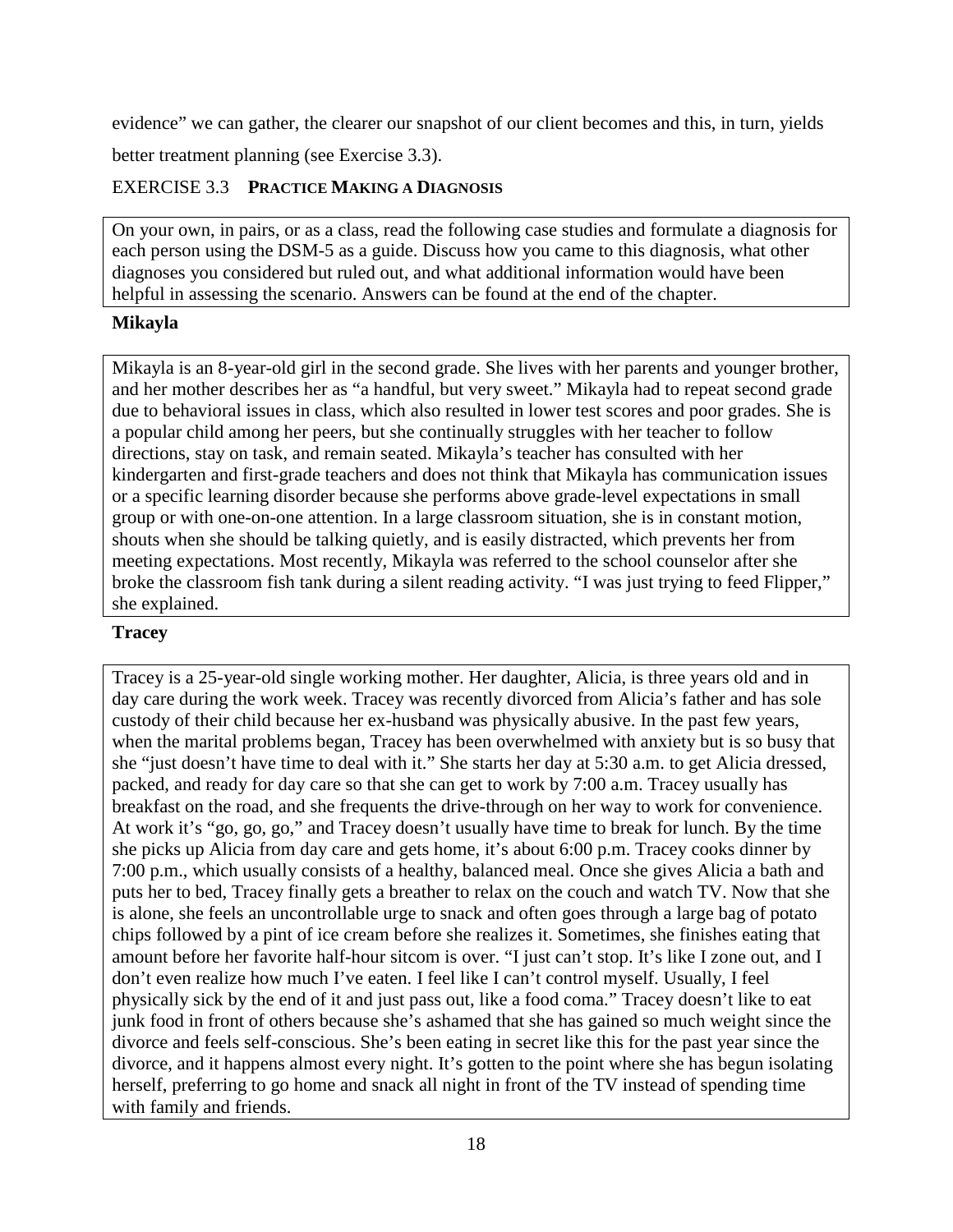#### **Alan**

Alan is a 37-year-old banker, who was divorced from his wife two years ago. Alan reported that his wife left him after he became disengaged from the marriage. He recalled that he and his wife were college sweethearts and were previously very active in their community. Then, approximately five years ago, Alan said, "I just ran out of steam." He has since been constantly irritable, started sleeping excessively, gained about 45 pounds, and lost interest in being social and engaging in pleasurable activities. Alan smokes marijuana approximately two to four times per day and drinks vodka nightly to "relax and take my mind off of things." He recently was arrested for possession of marijuana and driving under the influence, put on probation for one year, and was referred to counseling by the court. Alan admits to being mildly depressed, but insists, "It's nothing I can't handle." He does not wish to discontinue his marijuana or alcohol use but has thoughts about stopping due to monthly drug screens, which will soon be required by his probation officer.

<end box>

#### **SUMMARY**

We began this chapter by discussing the importance of a diagnosis for a wide-range of mental health professionals. We noted that a large percentage of Americans are diagnosed, yearly, with a mental disorder, and highlighted some reasons that diagnosis has become important for professionals, such as their significance in identifying children in schools with emotional, behavioral, and learning disorders; the fact that a diagnosis can help in case conceptualization and treatment planning; the fact that professionals can help employers make accommodations for and understand individuals with mental disorders; because they are critical to insurance reimbursement; because they assist professionals in accurately communicating to one another; and because they can help clients understand their prognosis and expectations for treatment planning.

Next, we offered a brief history of the DSM starting with the United States Census Bureau counting those who were "idiots" and "insane" during the mid-1800s. However, we noted that it wasn't until 1943, with the military's Medical 203, that a formal classification system was developed. We then noted that DSM-I was developed in 1952 and underwent a number of revisions up through the most recent edition, the DSM-5 in 2013. We then introduced the *DSM-5* and began noting some of the differences from its predecessors, particularly the move from a five-axes system in DSM-IV to a one-axis system in DSM-5.

A large portion of the chapter described DSM-5. We began by explaining why DSM-5 moved to a one-axis system and discussed making and reporting a diagnosis. In this process, we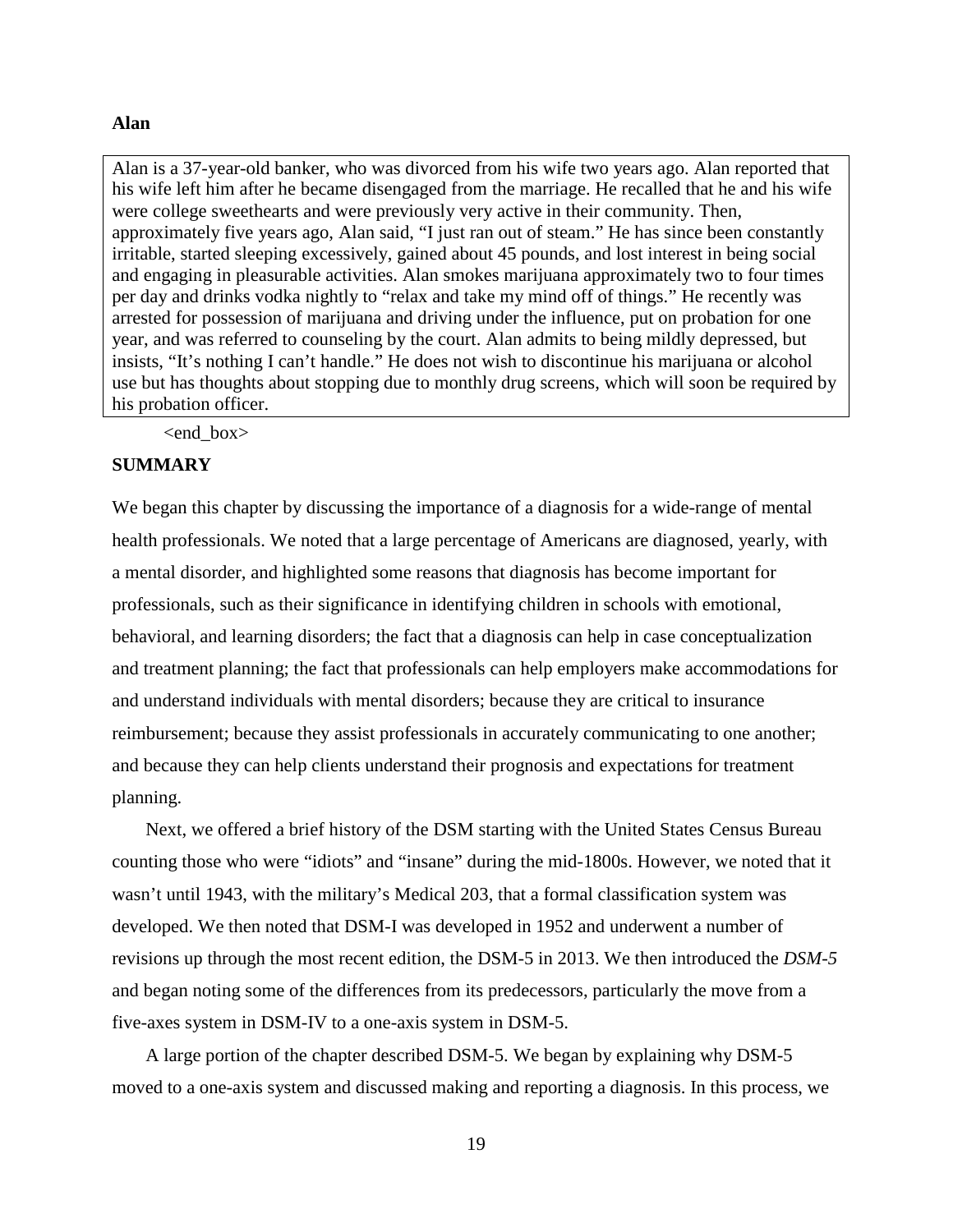discussed how to order diagnoses; the use of subtypes, specifiers, and severity; how to make a provisional diagnosis; and the use of other specified or unspecified disorders. Next, we offered very brief descriptions of the 22 diagnostic categories. We also offered a brief discussion about co-occurring or comorbid disorders. This was followed by a discussion about the importance of understanding how medical conditions can cause or exacerbate a diagnosis. We then noted that whereas psychosocial and environmental considerations were placed on Axis IV of DSM-IV, they are now correlated to an ICD code, are often given a V or Z code, and included in the single-axis system. Finally, we noted that individuals may present symptoms in varying ways as a function of their culture and talked about the importance of taking into consideration one's cultural background when making a diagnosis. We pointed out that DSM-5 offers a Cultural Formulation Interview (CFI) that can help in the process of understanding diverse clients, provides some examples of cross-cultural symptoms, and identifies how cross-cultural issues impact a wide range of diagnoses. We ended the chapter by noting that DSM-5 is one piece in the total assessment process and offered an exercise where students could try to diagnoses three hypothetical clients.

#### **Chapter Review**

- 1. Consider how a mental health diagnosis could be beneficial to a client. What might be potential harm from a diagnosis?
- 2. Why is it important for clinicians, medical doctors, legal professionals, and so on to use a common diagnostic language?
- 3. Explain why it is an ethical responsibility for clinicians to be knowledgeable about diagnosis.
- 4. Give examples of how you might utilize a diagnosis when formulating a treatment plan.
- 5. Describe how medical conditions can be relevant to a mental health diagnosis.
- 6. Describe how psychosocial and environmental considerations are now included in DSM-5.
- 7. Explore how you can include multicultural considerations into a diagnosis.
- 8. Discuss the difference between use of subtypes, specifiers, and severity.
- 9. Explain how provisional diagnoses can be made.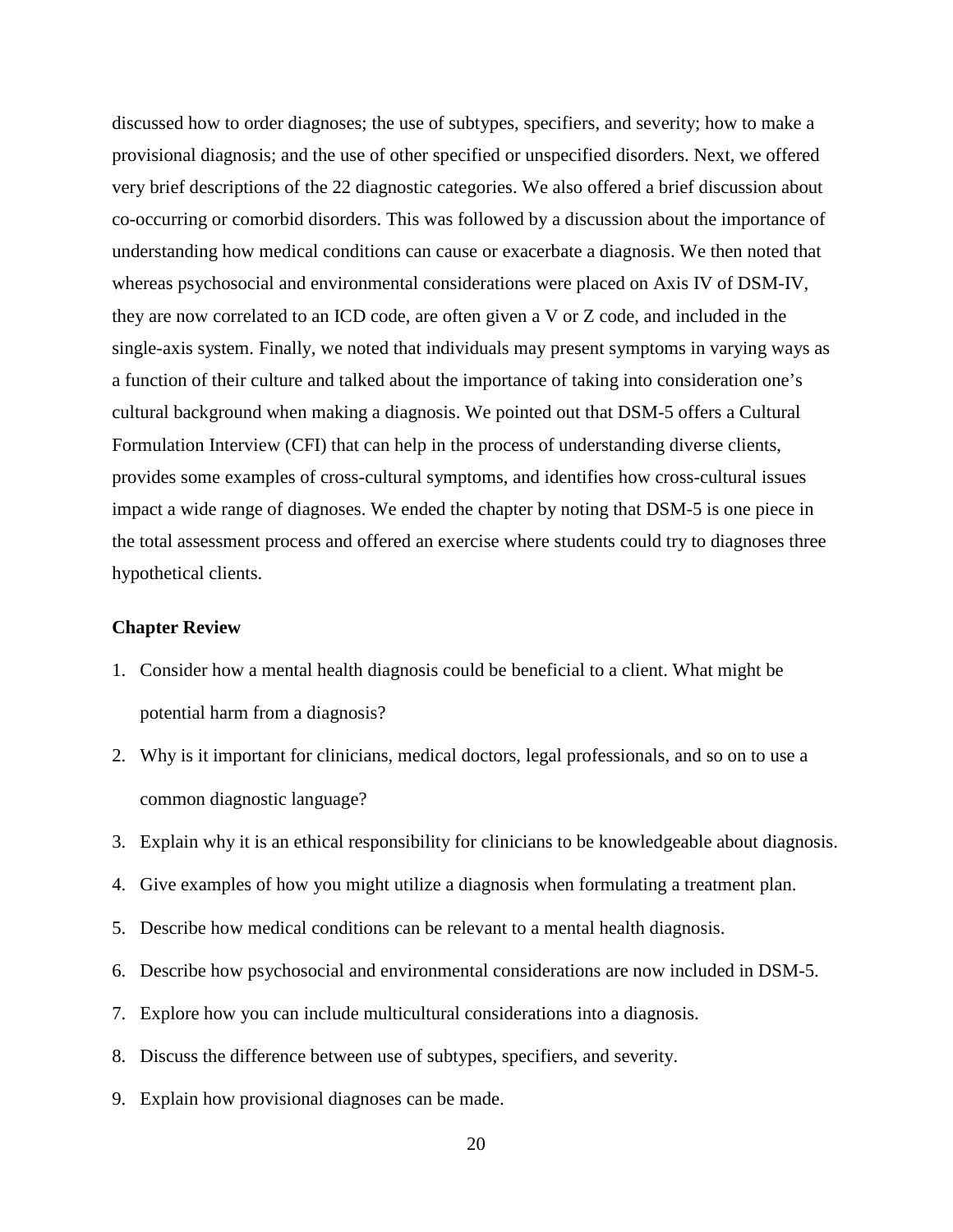- 10. Discuss the use of other specified or unspecified disorders.
- 11. Describe how a one-axis system can be used to encapsulate all of the five axes from DSM-IV.
- 12. Identify a diagnosis from any category that makes you personally feel uncomfortable. Explore where these feelings come from and how you might go about working with a client who has this diagnosis.

### **Answers to Exercise**

- I. 314.01 (F90.2) Attention-deficit hyperactivity disorder, combined presentation; Other factors: V62.3 (Z55.9) Academic underachievement.
- II. 307.51 (F50.8) Binge eating disorder, moderate; Other factors: V61.03 (Z63.5) Disruption of family by divorce (recent); V60.2 (Z59.7) Low income; V62.9 (Z60.9) Unspecified problem related to social environment: Social isolation.
- III. 300.4 (F34.1) Persistent depressive disorder (dysthymia); 303.90 (F10.20) Alcohol use disorder, moderate; 304.30 (F12.20) Cannabis use disorder, moderate; Other factors: V61.03 (Z63.5) Disruption of Family by Divorce (two years ago); V62.5 (Z65.0) Conviction in civil or criminal proceedings without imprisonment: Probation.

### **REFERENCES**

- American Psychiatric Association. (1952). *Diagnostic and statistical manual of mental disorders.* Washington, DC: Author.
- American Psychiatric Association. (1968). *Diagnostic and statistical manual of mental disorders* (2nd ed.). Washington, DC: Author.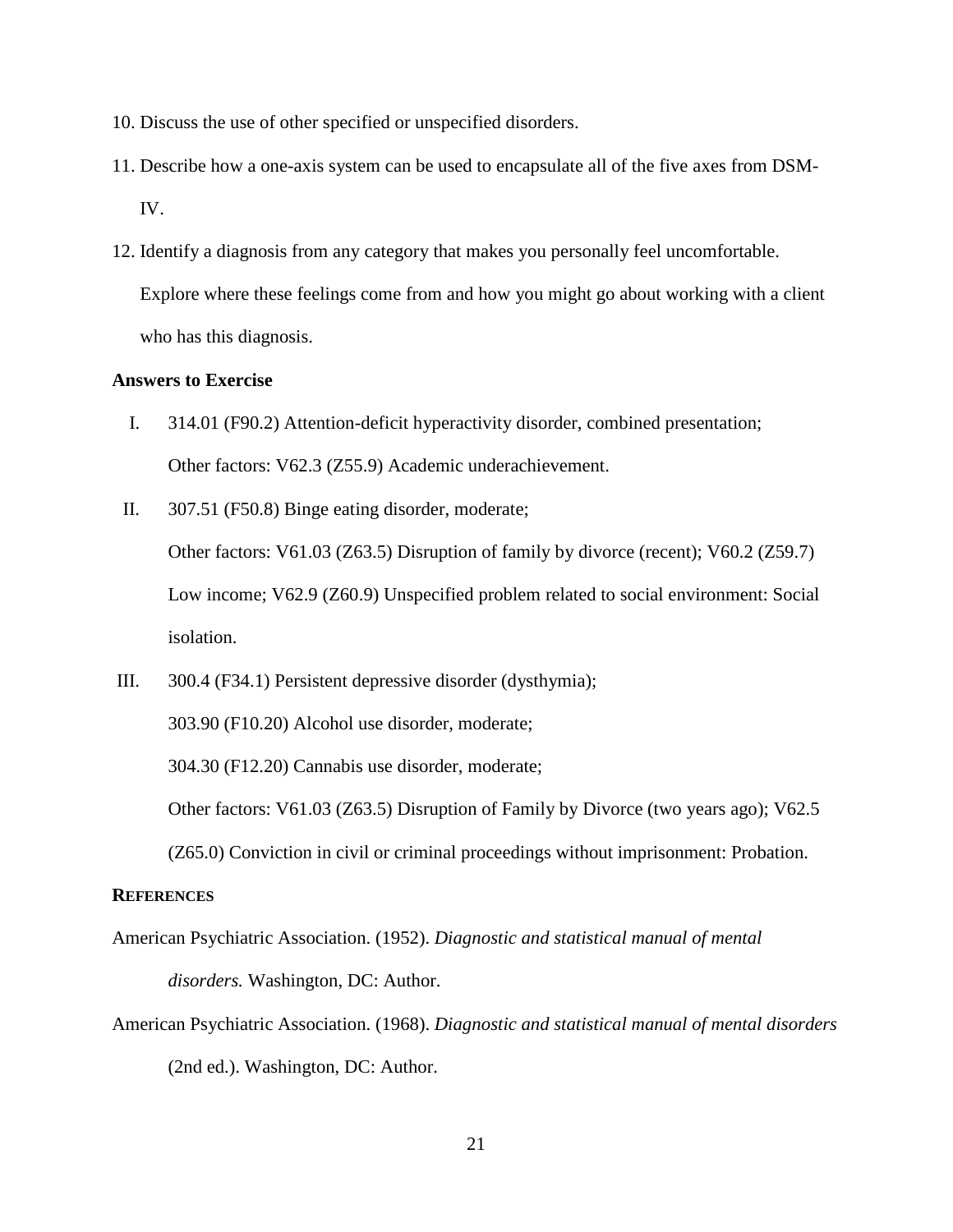- American Psychiatric Association. (1980). *Diagnostic and statistical manual of mental disorders* (3rd ed.). Washington, DC: Author.
- American Psychiatric Association. (1994). *Diagnostic and statistical manual of mental disorders* (4th ed.). Washington, DC: Author.
- American Psychiatric Association. (2000). *Diagnostic and statistical manual of mental disorders* (4th ed., text revision). Washington, DC: Author.
- American Psychiatric Association. (2013). *Diagnostic and statistical manual of mental disorders* (5th ed.). Washington, DC: Author.
- Beutler, L. E., & Malik, M. L. (Eds.). (2002). *Rethinking the DSM: A psychological perspective*. Washington, DC: American Psychological Association.
- Centers for Disease Control and Prevention. (2011). *U.S. adult mental illness surveillance report.* Retrieved from: http://www.cdc.gov/Features/MentalHealthSurveillance/
- Centers for Disease Control and Prevention. (2013). *Mental health surveillance among children—United States, 2005–2011*. Retrieved from

http://www.cdc.gov/mmwr/preview/mmwrhtml/su6202a1.htm?s\_cid=su6202a1\_w

- Eriksen, K., & Kress, V. (2005). *Beyond the DSM story: Ethical quandaries, challenges, and best practices*. Thousand Oaks, CA: Sage.
- Eriksen, K., & Kress, V. (2006). The *DSM* and the professional counseling identity: Bridging the gap. *Journal of Mental Health Counseling, 28*, 202–217.
- Eriksen, K., & Kress, V. (2008). Gender and diagnosis: Struggles and suggestions for counselors. *Journal of Counseling and Development, 86*, 152–162.
- Good, E. M. (2012). Personality disorders in the DSM-5: Proposed revisions and critiques*. Journal of Mental Health Counseling, 34*, 1–13.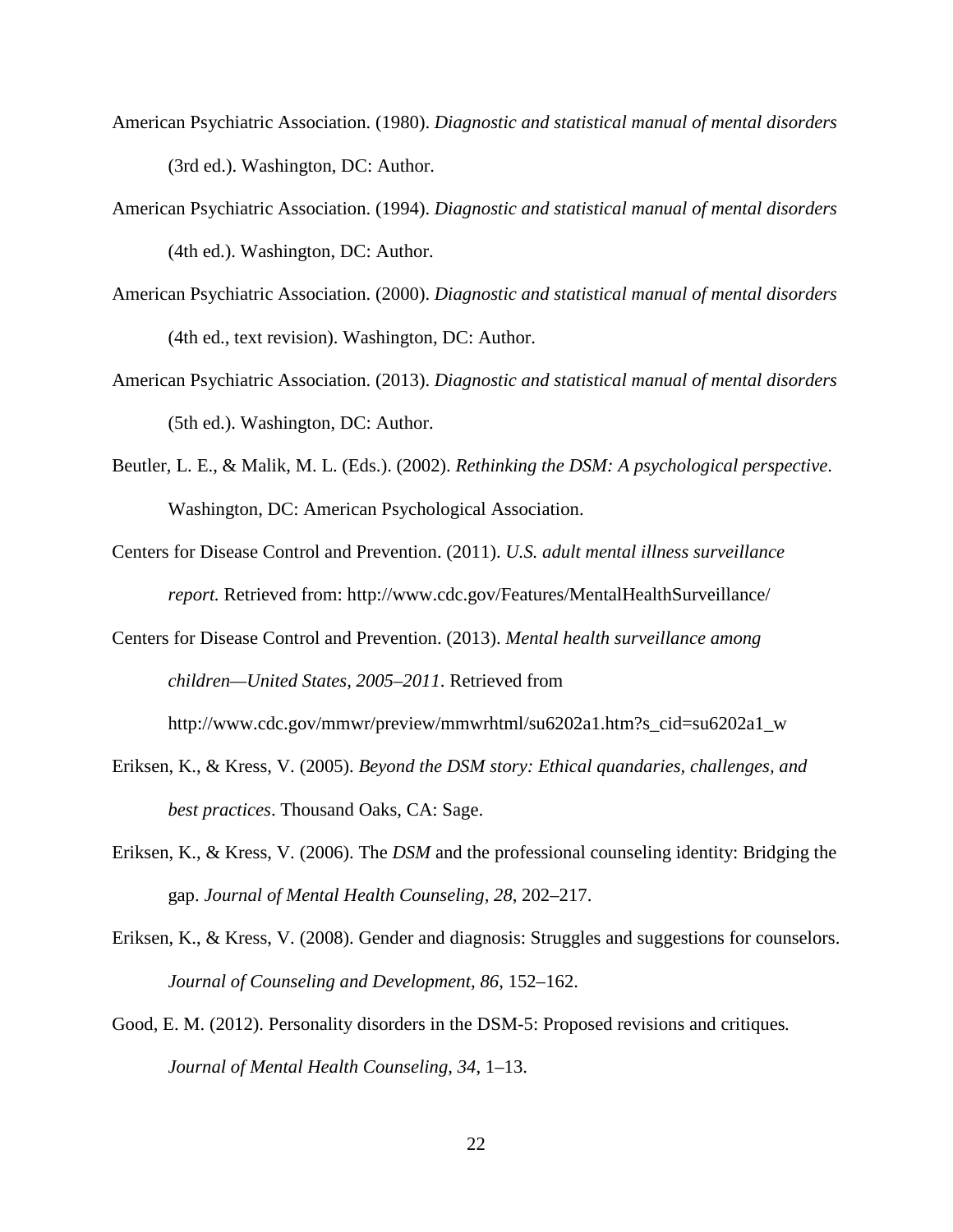- Houts, A. C. (2000). Fifty years of psychiatric nomenclature: Reflections on the 1943 War Department Technical Bulletin, Medical 203. *Journal of Clinical Psychology, 56*, 935– 967. doi.org/10.1002/1097-4679(200007)56:7<935::AID-JCLP11>3.0.CO;2-8
- Kress, V., Eriksen, K., Rayle, A., & Ford, S. (2005). The DSM-IV-TR and culture: Considerations for counselors. *Journal of Counseling and Development, 83*, 97–104.
- Krueger, R. F., & Eaton, N. R. (2010). Personality traits and the classification of mental disorders: Toward a more complete integration in DSM-5 and an empirical model of psychopathology. *Personality Disorders: Theory, Research, and Treatment, 1*(2), 97– 118. doi:10.1037/a0018990
- Madesen, K., & Leech, P. (2007). *The ethics of labeling in mental health*. Jefferson, NC: MacFarland & Company.
- Mezzich, J. E., & Caracci, G. (Eds.) (2008). *Cultural formation: A reader for psychiatric diagnosis*. Lanham, MD: Jason Aronson.
- Neukrug, E., & Schwitzer, A. (2006). *Skills and tools for today's counselors and psychotherapists: From natural helping to professional counseling*. Pacific Grove, CA: Brooks/Cole.
- Rose, A. L., & Cheung, M. (2012). DSM-5 research: Assessing the mental health needs of older adults from diverse ethnic backgrounds. *Journal of Ethnic & Cultural Diversity in Social Work: Innovation in Theory, Research & Practice, 21*, 144–167. doi:10.1080/15313204.2012.673437
- Segal, D. L., & Coolidge, F. L. (2001). Diagnosis and classification. In M. Hersen & V. B. Van Hasselt, (Eds.), *Advanced abnormal psychology* (2nd ed., pp. 5–22). New York: Kluwer Academic/Plenum Publishers.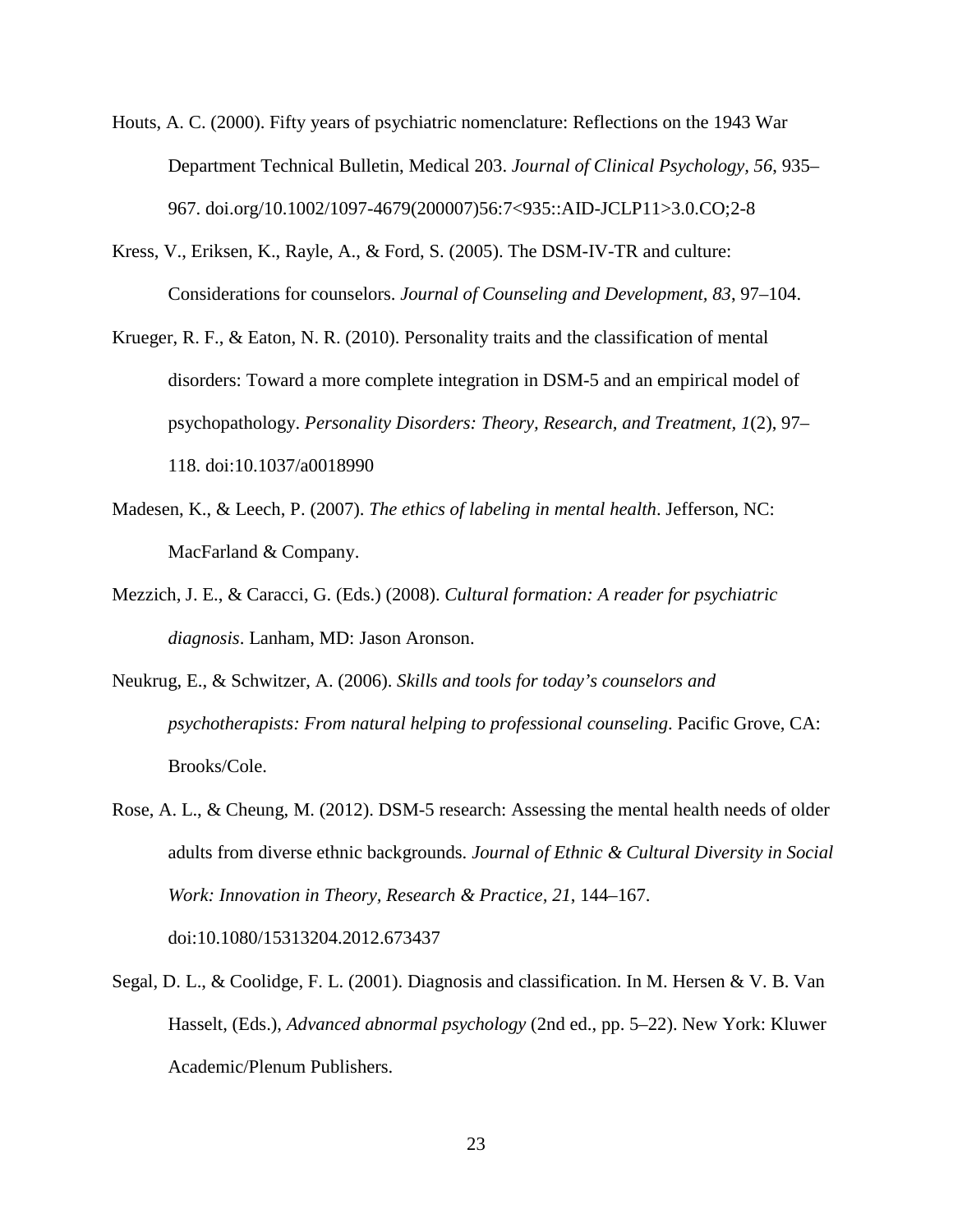- Seligman, L. (1999). Twenty years of diagnosis and the DSM. *Journal of Mental Health Counseling, 21*, 229–239.
- Seligman, L. (2004). *Diagnosis and treatment planning in counseling* (3rd ed.). New York: Plenum.
- Smith, T. A. (2012, October 15). *Revolutionizing diagnosis & treatment using DSM-5*. Workshop presented at CMI Education Institute, Newport News Marriott, Newport News, VA.
- Substance Abuse and Mental Health Services Administration. (2012). *Results from the 2011 National Survey on Drug Use and Health: Mental Health Findings*. Retrieved from http://www.samhsa.gov/data/NSDUH/2k11MH\_FindingsandDetTables/2K11MHFR/NS DUHmhfr2011.htm#2.1
- Thyer, B. A. (2006). It is time to rename the DSM. *Ethical Human Psychology and Psychiatry, 8*, 61–67. doi:10.1891/ehpp.8.1.61
- United States Department of Justice. (n.d.). Information and technical assistance on the Americans with Disabilities Act. Retrieved from http://www.ada.gov/
- Wakefield, J. C. (2013). DSM-5: An overview of changes and controversies. *Clinical Social Work Journal, 41*, 139–154. doi:10.1007/s10615-014-0445-2
- Zalaquett, C. P., Fuerth, K. M., Stein, C., Ivey, A. E., & Ivey, M. B. (2008). Reframing the *DSM-IV-TR* from a multicultural/social justice perspective. *Journal of Counseling & Development, 86*, 364–371. doi:10.1002/j.1556-6678.2008.tb00521.x

<Marginal Text>

*There are many reasons to diagnose*

## **DSM-I**

First edition published in 1952 with three broad categories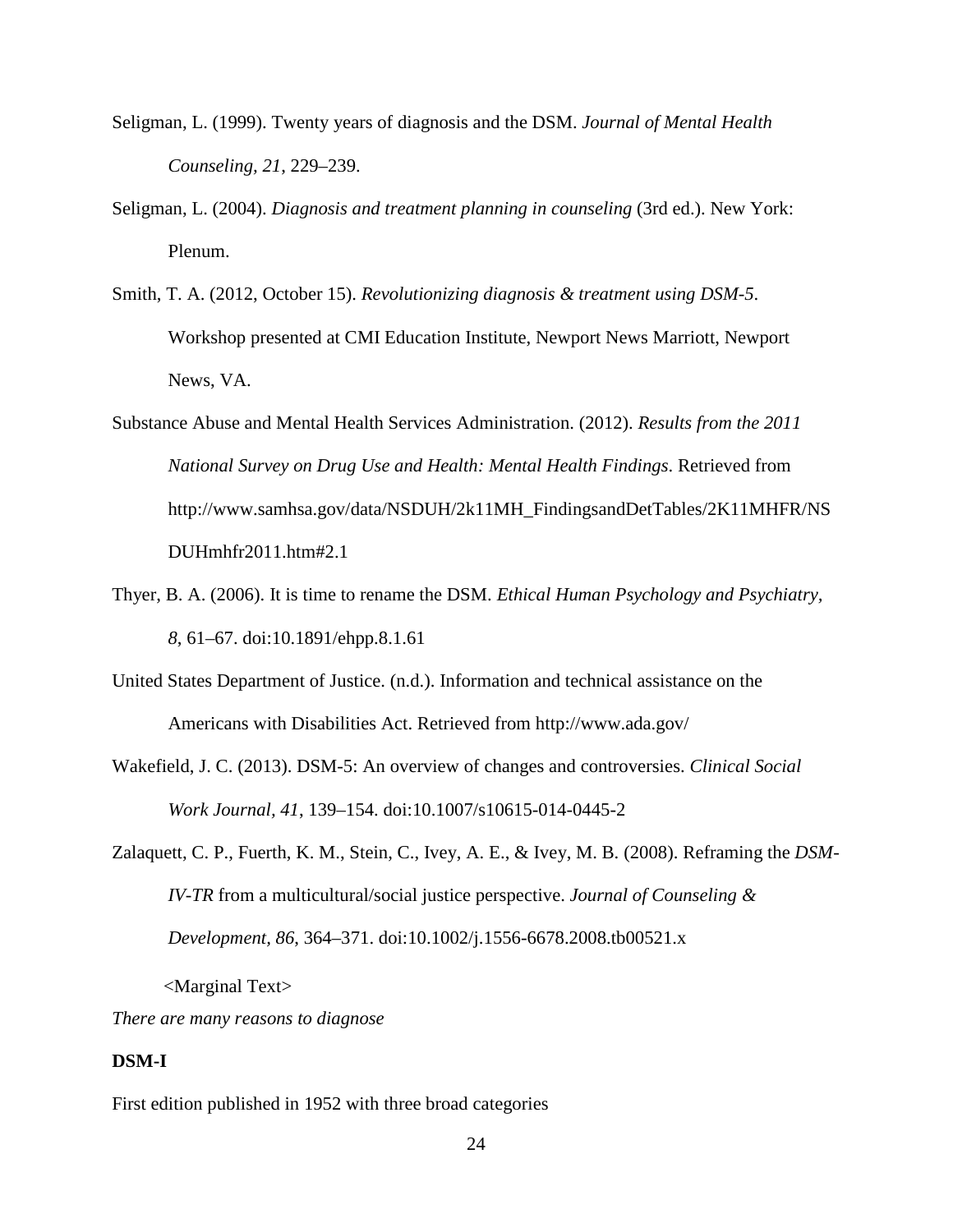## **DSM-III**

Introduced multiaxial diagnosis in 1980

## **DSM-IV (TR)**

Used a five-axial diagnosis

### **DSM-5**

Accepted diagnostic classification system for mental disorders

### **Single-axis**

Attempt to make clinical diagnoses and personality disorders on par with medical codes

### **V & Z codes**

Allows psychosocial stressors to be listed in diagnosis

### **Primary diagnosis**

The reason the person came to treatment is listed first

### **Subtype**

"*Specify whether*"—only choose one

### **Specifier**

"*Specify if*"—pick as many as apply

#### **Dimensional diagnosis**

Offers ability to note symptom severity

### **Severity**

"*Specify current severity*"—choose the most accurate level of symptomology

## **Provisional diagnosis**

Used when strong inclination but can't yet confirm

### **Other specified disorder**